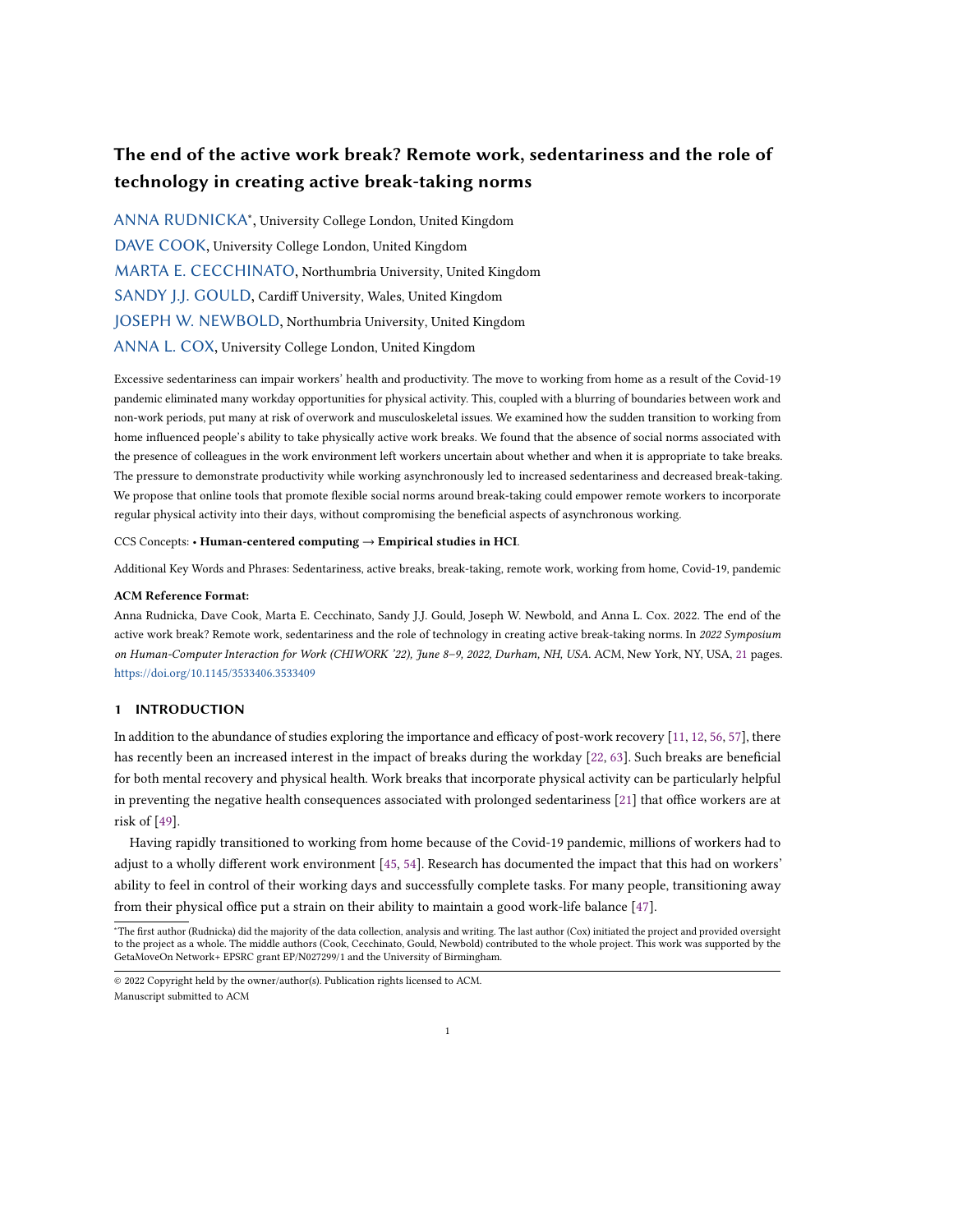During the Covid-19 pandemic, many people experienced a reduction in their overall activity levels [\[40\]](#page-19-6). The loss of the commute and migration of leisure activities to screens, as a result of restrictions related to the pandemic, presents a challenge to maintaining a healthy balance between movement and sedentariness. This paper details how the shift to working from home affected people's ability to incorporate movement into their workdays and as a result avoid long periods of sedentariness. This account is not meant to negate the benefits of working from home, of which many are well documented, but rather to emphasise what needs to done to facilitate a smoother transition to home working and promote home workers' well-being. We also make suggestions about how future research needs to consider the new ways of working that people are adopting now. This will be of paramount importance as we move to a hybrid working model [\[45\]](#page-19-3).

We set out to understand the role of physically active breaks in the working lives of people who had previously worked in offices but transitioned to working from home during the Covid-19 pandemic. We analysed data collected through an online survey to understand how the sudden transition to remote working impacted workers' needs and opportunities to take physically active breaks. We found that the social norms created by a shared office environment supported a balance between periods of work and periods of rest, and that the office environment itself afforded many opportunities for movement. We argue that the way remote workers use and interact with technology to accomplish work tasks while working from home shifts the responsibility for break-taking -a responsibility that, in the office, tends to be mediated collectively— to the individual. Participants in our study, having experienced a sudden shift to remote working, struggled with break-taking in the absence of cues, habits and social norms. This resulted in excessive sedentariness and overwork. Based on these findings, we suggest tools and design guidelines to promote flexible social norms and the social acceptability of break-taking during the workday. Such tools would promote healthier habits among remote workers.

#### 2 TOO LITTLE MOVEMENT, TOO MUCH SITTING

#### 2.1 Risks associated with sedentariness

Much research has linked excessive sedentary behaviour with negative health outcomes. There is variation in how researchers define sedentary behaviour, with some focusing solely on low-intensity activity, and others emphasising the importance of a sitting or reclining component [\[25\]](#page-18-2). However, a meta-analysis of studies has shown that, irrespective of how sedentary behaviour is measured, it is linked to a 73% increase in the odds of developing a metabolic syndrome [\[20\]](#page-18-3), a combination of diabetes, high blood pressure and obesity. All these conditions, in isolation, can damage the circulatory system, however, they are particularly dangerous when combined [\[46\]](#page-19-7). An overview of 27 systematic reviews of the impact of sedentary behaviour concluded that there is strong evidence for a relationship between sedentariness and obesity in children as well as between sedentary behaviour and all-cause mortality, fatal and non-fatal cardiovascular disease, type 2 diabetes and metabolic syndrome in adults [\[53\]](#page-19-8). Being sedentary is bad for people's physical health.

#### 2.2 The benefits of physical activity

Physical activity has been consistently linked with positive mental health outcomes [\[19\]](#page-18-4). Exercise can effectively diminish symptoms of depression and anxiety in non-clinical populations [\[51\]](#page-19-9), as well as being a viable treatment for depression and panic attacks [\[59\]](#page-19-10). Exercising is equally important for physical health. Regular physical activity supports multiple positive physical health outcomes. Research has also demonstrated that exercise can lead to an improvement in sleep quality [\[71\]](#page-20-2). This is of particular importance for workers as research shows that the impact of exercise on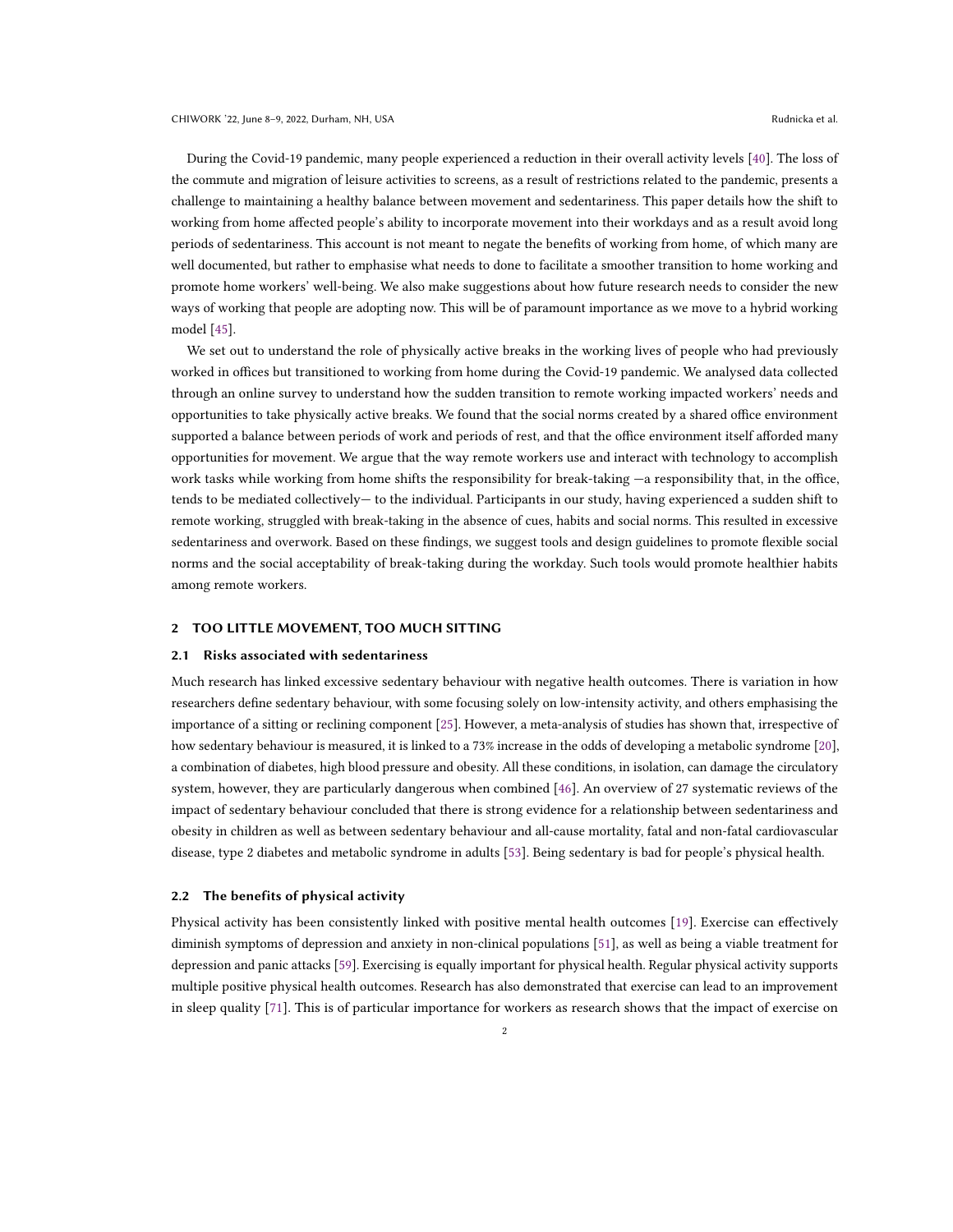sleep patterns could also indirectly support work productivity, with a recent diary study demonstrating that short self-initiated breaks were only associated with improved well-being and productivity for workers who slept well, and not for those who were sleep-deprived [\[34\]](#page-18-5).

## 2.3 The trap of prolonged sitting

Despite many health benefits of exercise, exercising during leisure time alone cannot always counteract the negative health impact of an otherwise sedentary lifestyle. Excessive sitting can result in an increase in all-cause mortality and, while this can be counteracted with high levels of physical activity (60-75 minutes per day), the risk stemming from TV-viewing can only be attenuated [\[21\]](#page-18-1). Uninterrupted sitting is also associated with musculoskeletal pain [\[43\]](#page-19-11). In a study conducted by Womersley and May [\[70\]](#page-20-3), participants with back pain reported significantly longer periods of uninterrupted sitting, and in more relaxed and flexed positions, than individuals without back pain; these findings may suggest the role of bad habits for the development of back pain as a result of sitting. However, there is a lack of consensus about what constitutes an optimal sitting position, as this may differ across individuals [\[10\]](#page-17-2). On the other hand, interruptions to prolonged sitting have been effective in decreasing the incidence of back pain [\[31\]](#page-18-6), suggesting that preventing long periods of uninterrupted sedentary behaviour is key in counteracting back issues. The UK's National Health Service advises that adults aged 19 to 64 should try to spend less time sitting during the day and set a reminder to get up every 30 minutes [\[46\]](#page-19-7).

## 3 STEPPING AWAY FROM THE DESK

#### 3.1 A need for active breaks during the workday

Despite the time taken out of the workday, workers who take breaks have been found to complete more tasks than those who do not take breaks [\[22\]](#page-18-0). Physical activity during the workday has been shown to aid productivity. In a randomised cross-over trial among a group of white-collar workers, studying the impact of exercising during the workday, researchers found that on days when workers exercised during work hours, they reported improved mood and productivity [\[17\]](#page-18-7). Moreover, taking physically active breaks can help workers manage fatigue and sustain optimal energy levels [\[4\]](#page-17-3). It has been suggested that breaks from work should be utilised as an opportunity to exercise, possibly as a way of replacing some of the less positive behaviours prevalent during work breaks, such as smoking cigarettes or excessive snacking [\[61\]](#page-19-12).

Encouraging physical activity during the workday and counteracting prolonged sedentary behaviour is especially important for office workers, a population that spends 80 per cent of their workday sitting [\[49\]](#page-19-2). Many office workers suffer from back pain — according to reports from the Labour Force Survey, in the survey year 2018/19, work-related musculoskeletal disorders resulted in 6.9 million of lost working days in the UK. Waongenngarm et al. [\[68\]](#page-20-4) conducted a systematic review of interventions addressing back pain in office workers. They found that active breaks that incorporate postural change can be effective not only in managing discomfort for people with existing back pain, but also in preventing pain. Researcher have found that although sedentariness can be successfully tacked via smartphone apps, smartphone reminders can be context insensitive [\[52\]](#page-19-13).

#### 3.2 Barriers to active breaks at work

Several factors have been identified as barriers to taking physically active breaks during the workday in offices. For example, a recent qualitative study found that the structure of the working day, workplace culture and concerns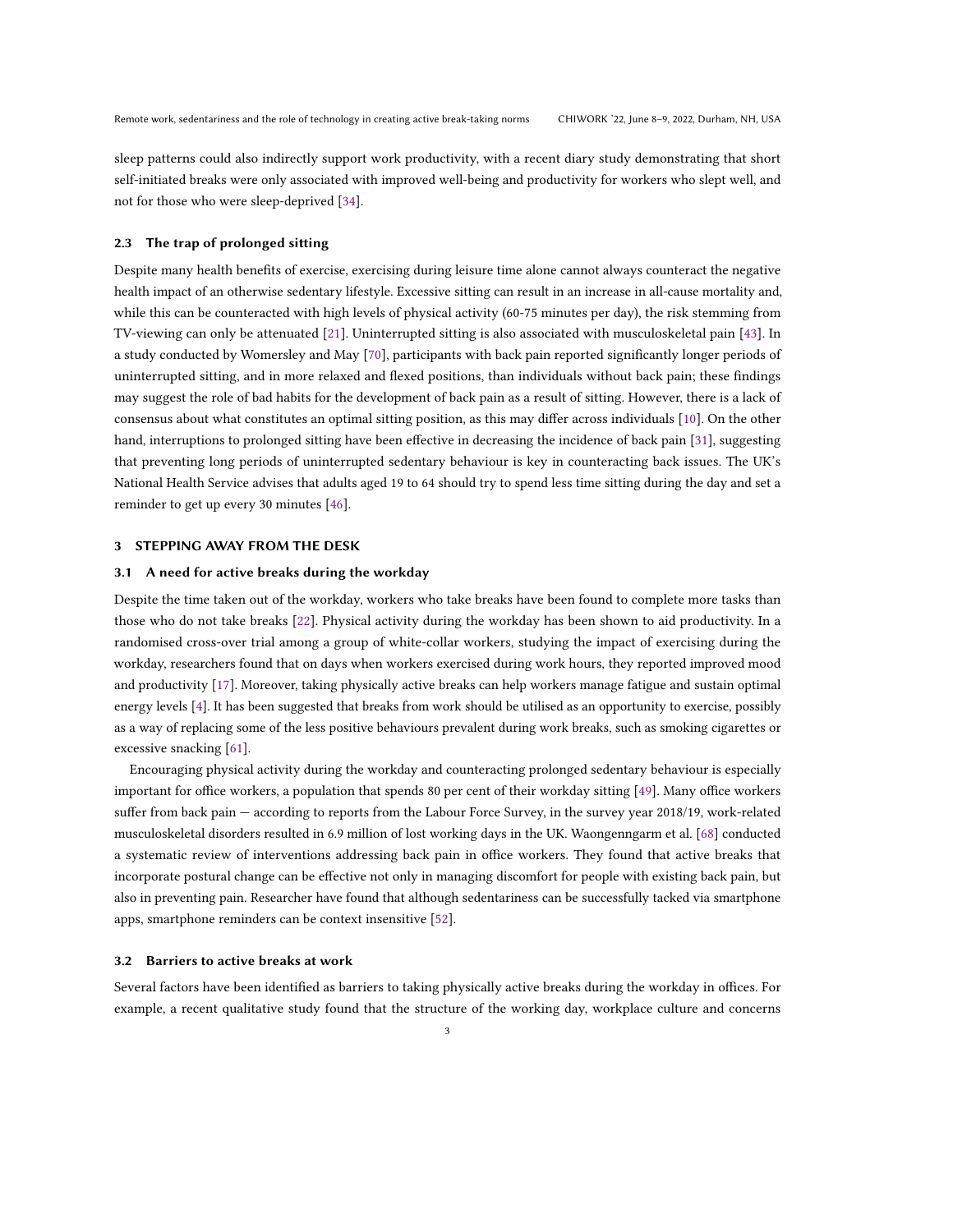about lost time stopped people from participating in exercise during the workday [\[55\]](#page-19-14). Planchard et al. [\[50\]](#page-19-15) group barriers to physical activity at work into three categories, physical, psychological and environmental, with the latter two more commonly reported by the participants. Oliver et al. [\[48\]](#page-19-16) argue that research looking at the effectiveness of different strategies to encourage health-enhancing breaks at work does not sufficiently engage with workers' views and perceptions. Koehne et al. [\[33\]](#page-18-8) have previously demonstrated the way remote workers need to establish their own rhythms and routines when working with a co-located team; such issues are now very different, with some workers remaining remote, and many others returning to offices.

## 4 BREAK-TAKING TECHNOLOGIES

Prior HCI work has demonstrated a number of workplace technologies aimed at supporting break-taking. Broadly they make use of three key elements: break prompting, creating awareness and leveraging social elements.

#### 4.1 Break prompting

Stephenson et al. presented a meta analysis on computer and mobile interventions designed to combat sedentary behaviour. They found that most interventions use a combination of tracking sedentary time and a variety of prompts to encourage regular breaks [\[58\]](#page-19-17). For example, presenting timed prompts to workers can result in shorter sessions of extended sitting [\[23\]](#page-18-9). In previous research, many variations of this kind of system have been explored, including balancing longer breaks and microbreaks [\[42\]](#page-19-18), using ambient progress monitors [\[67\]](#page-20-5) or design for autonomy and minimal distraction [\[38\]](#page-19-19). Time For Break used timed breaks set by the individual workers and then offered minimal visual notifications suggesting that the worker took a break from their work [\[38\]](#page-19-19). Overall, these systems can be effective in improving break-taking, however presenting additional distractions to workers can lead to disrupted flow and lessen productivity.

## 4.2 Sedentary awareness

Other systems aim to help workers form a habit of staying physically active by increasing their awareness of their inactivity and offering active break advice. For example, by addressing "cyber-slacking" through website blocking and using a chatbot interface to navigate such a tool has been shown to help workers reflect on how they spend their breaks [\[64\]](#page-20-6). Furthermore, BreakSense could sense when a worker was taking a break and would give suggestions and challenges to encourage a more active break [\[8\]](#page-17-4). Finally, ambient glanceable displays have been shown to be effective at encouraging more activity during the day [\[15\]](#page-18-10). However, while such interfaces can help increase people's awareness of their inactivity, they offer no in-the-moment support for deciding when to take a break.

### 4.3 Use of social elements

Finally, a key element used in workplace settings to encourage activity are the inherent social elements embedded in the work environment. Social step goal challenges are frequently used and can help build accountability and become a kind of social currency [\[27\]](#page-18-11). More directly, the activity of others in the workplace can be displayed to an individual worker, to encourage them to be more active themselves [\[7\]](#page-17-5), or even direct messages can be sent to workers, encouraging them to join their colleagues currently on a break [\[32\]](#page-18-12).

4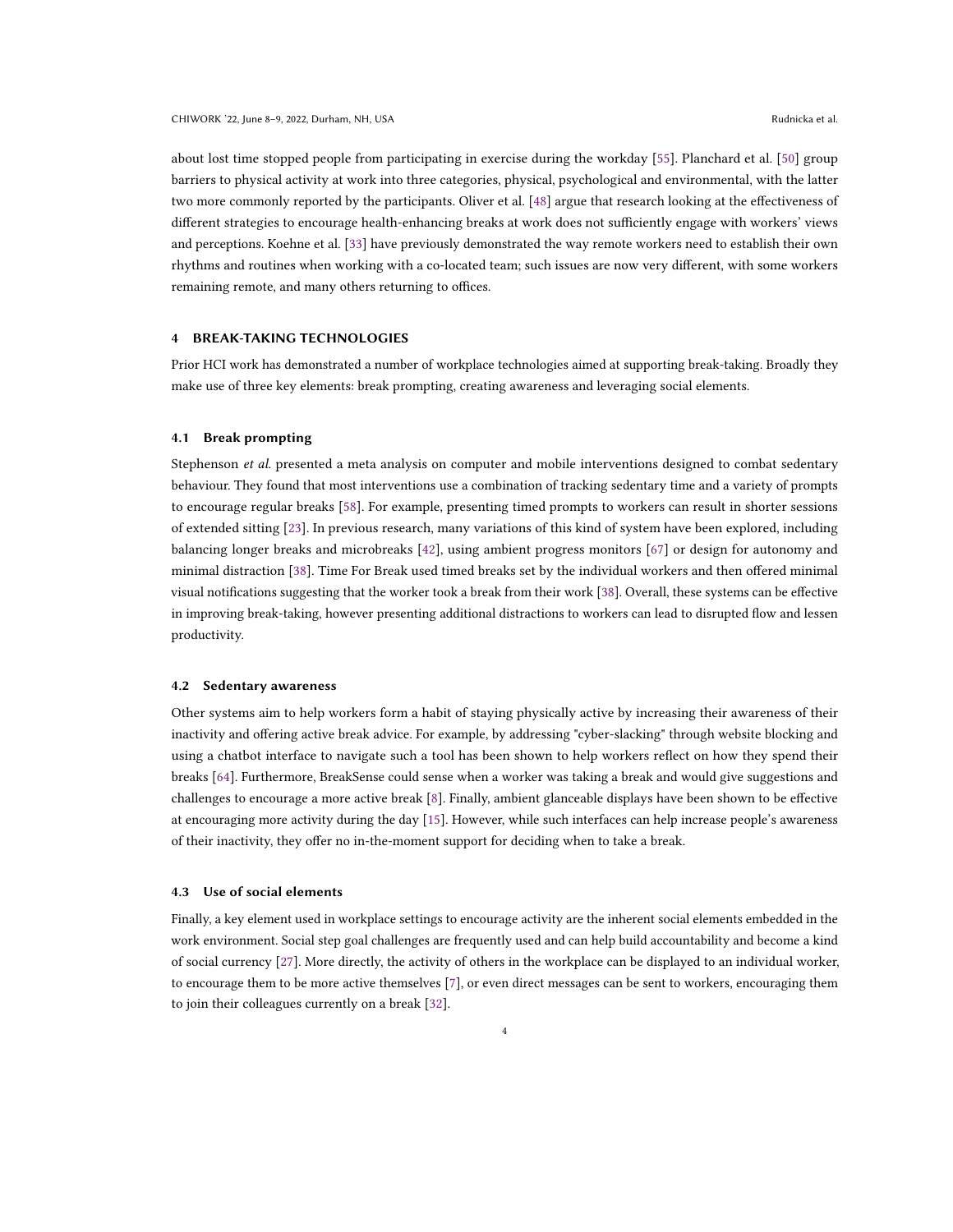## 5 PHYSICAL ACTIVITY DURING THE COVID-19 PANDEMIC

The introduction of lockdowns in Spring 2020 not only caused people's activity levels to decrease during the lockdown itself; reduced activity levels persisted even after lockdowns were, to a degree, lifted. McCarthy, Potts and Fisher [\[40\]](#page-19-6) studied a sample of 5395 individuals who used a tracking app BetterPoints. Comparing physical activity before lockdown and in the first week of Covid-19 restrictions, they identified a significant decrease in the levels of physical activity among 63% of their participants. The drop in physical activity was particularly salient among younger people who were more active than older adults before the lockdown, but least active after the lockdown. Meanwhile, scientists argued for a heightened need to support physical activity during the Covid-19 pandemic, warning against the negative cardiovascular consequences of a sudden decrease in physical activity as a result of lockdown restrictions [\[37\]](#page-18-13). Researchers also highlighted the importance of physical activity during lockdown periods as a protective factor for mental health; a study conducted during lockdown in France and Switzerland demonstrated that, between weeks 2 and 4 of lockdown, an increase in sedentary behaviour during leisure time was linked to a decrease in physical and mental health, and a subjective reporting of a reduction in vitality [\[9\]](#page-17-6).

# 6 CURRENT RESEARCH

As multiple companies consider retaining at least some of their remote work practices in the aftermath of Covid-19, identifying practical steps that can support employees' health while working from home will be crucial for protecting not only the economy but also the healthcare system, already strained by the pandemic. To help protect home workers from the negative health impact of excessive sedentary behaviour, it is important to examine whether and how transitioning away from the office and to working from home, influenced people's ability to interrupt sitting with bouts of activity. It should be noted that this paper does not aim to discount the benefits of working from home, but rather investigate specifically the changes in sedentary behaviour and workers' habits associated with taking active breaks, which can help attenuate that sedentariness. In this study, we set out to achieve a contextualised understanding of how the shift to working from home affected people's needs and opportunities to take physically active breaks during the workday. This contextualised understanding then gave us a basis for hypothesising about the kinds of digital tools that might be more or less effective in establishing active break-taking norms in remote work.

# 7 METHOD

## 7.1 Participants

Survey respondents were recruited through social media (Twitter, where we used paid advertisements, and Reddit), through word of mouth and via university newsletters, from among people who transitioned to working from home as a result of the Covid-19 pandemic. The recruitment opened on the 20th April 2020, approximately 4 weeks into the nationwide lockdown in the UK. We continued recruiting respondents for the current study through the 1st of September 2020. With the beginning of lockdown, people in the UK were subject to several restrictions: people were only allowed to exercise outdoors once per day until 11 May, schools did not begin reopening until 1 June, and pubs were closed until 4 July. Outdoor gyms reopened from 11 July and indoor gyms reopened from 25 July. A sample of n=426 participants (mean age = 40, 302 female, 106 male, 4 non-binary, 5 preferred to self-describe, and 9 undisclosed) completed the survey. The majority of our participants were employed (n=297 in full-time employment, n=47 in part-time employment, and n=13 self-employed). Sixty-three participants were in education, 5 were unemployed and seeking work, and 1 was retired. As our survey offered personalised advice on work-life balance and well-being while working from home, and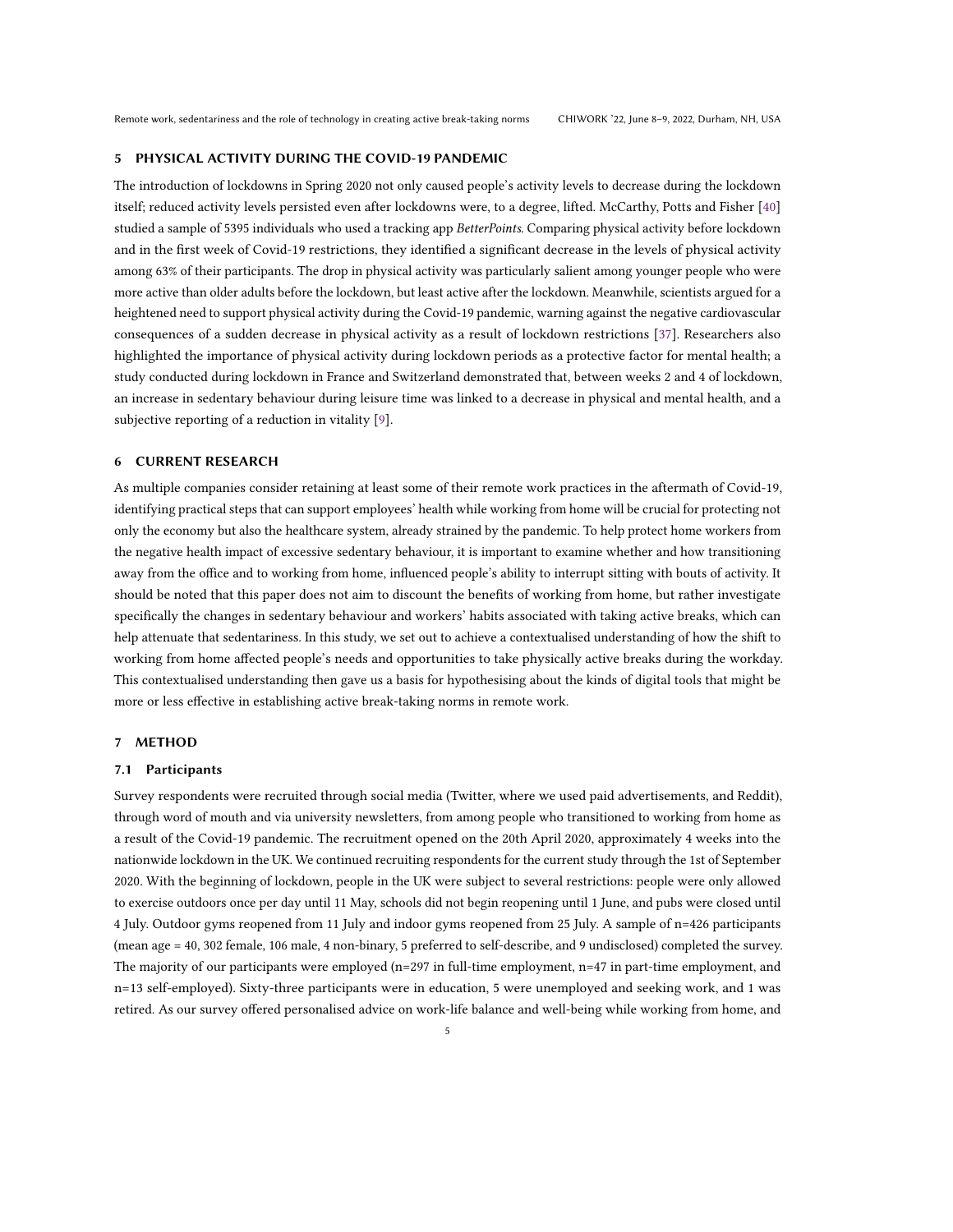was advertised as such, our participant sample was likely to be skewed towards individuals who experienced difficulties as a result of the sudden shift to home-working during the pandemic.

#### 7.2 Materials

The online survey consisted of a Participant Information Sheet, consent form compliant with the General Data Protection Regulation 2016 and the Data Protection Act 2018, 11 open-ended questions enquiring into the issues and strategies related to working from home during lockdown, and a Demographics section. It also included several scales (which fall outside the scope of this paper) and personalised productivity and digital work-life balance recommendations provided to the participants at the end of the survey.

Below, we list the 11 open-ended questions that elicited the data analysed in this study. We also list associated participant instructions, and the 3 yes/no questions that determined whether a particular open-ended question was displayed to a participant:

Instructions: To start we are going to ask you to reflect on some of the issues you are currently facing while working remotely. The goal of this exercise is to help you better understand some of difficulties you are facing, the reasons behind them and how this may effect your on-going work.

Question 1 (open-ended): Firstly, think about a situation in recent weeks where you have struggled with your work while working from home. Please describe this situation and what the cause of the disruption was. Perhaps it was related to your physical environment, or related to working online, or to being able to switch off from work at the end of the day, or any other issues you have experienced. Please describe in 1-4 sentences.

Question 2 (yes/no): Has your new working situation impacted the boundary you feel between your work life and you personal life?

Question 3 (open-ended): Think of an example of how your new working situation has impacted the boundary you feel between your work life and you personal life. (This question was displayed if participant responded yes to Question 2)

Question 4 (yes/no): Has your new working situation impacted your ability to focus on your work?

Question 5 (open-ended): Think of an example of how your new working situation impacted has your ability to focus on your work. (This question was displayed if participant responded yes to Question 4)

**Question 6 (yes/no):** Has your new working situation has made it difficult for you to switch off?

Question 7 (open-ended): Think of an example of how your new working situation has made it difficult for you to switch off. (This question was displayed if participant responded yes to Question 6)

Instructions: Now, think about how you have dealt with issues in the past, what about the change in circumstance has made it more difficult.

Question 8 (open-ended): How would you usually create and maintain work life boundaries? Can you think of an example solution you have used in the past? (This question was displayed if participant responded yes to Question 2)

Question 9 (open-ended): What is it you think makes this difficult or more difficult than it was before? (This question was displayed if participant responded yes to Question 2)

Question 10 (open-ended): How would you usually stay focused on your work? Can you think of an example solution you have used in the past? (This question was displayed if participant responded yes to Question 4)

Question 11 (open-ended): What is it you think makes this difficult or more difficult than it was before? (This question was displayed if participant responded yes to Question 4)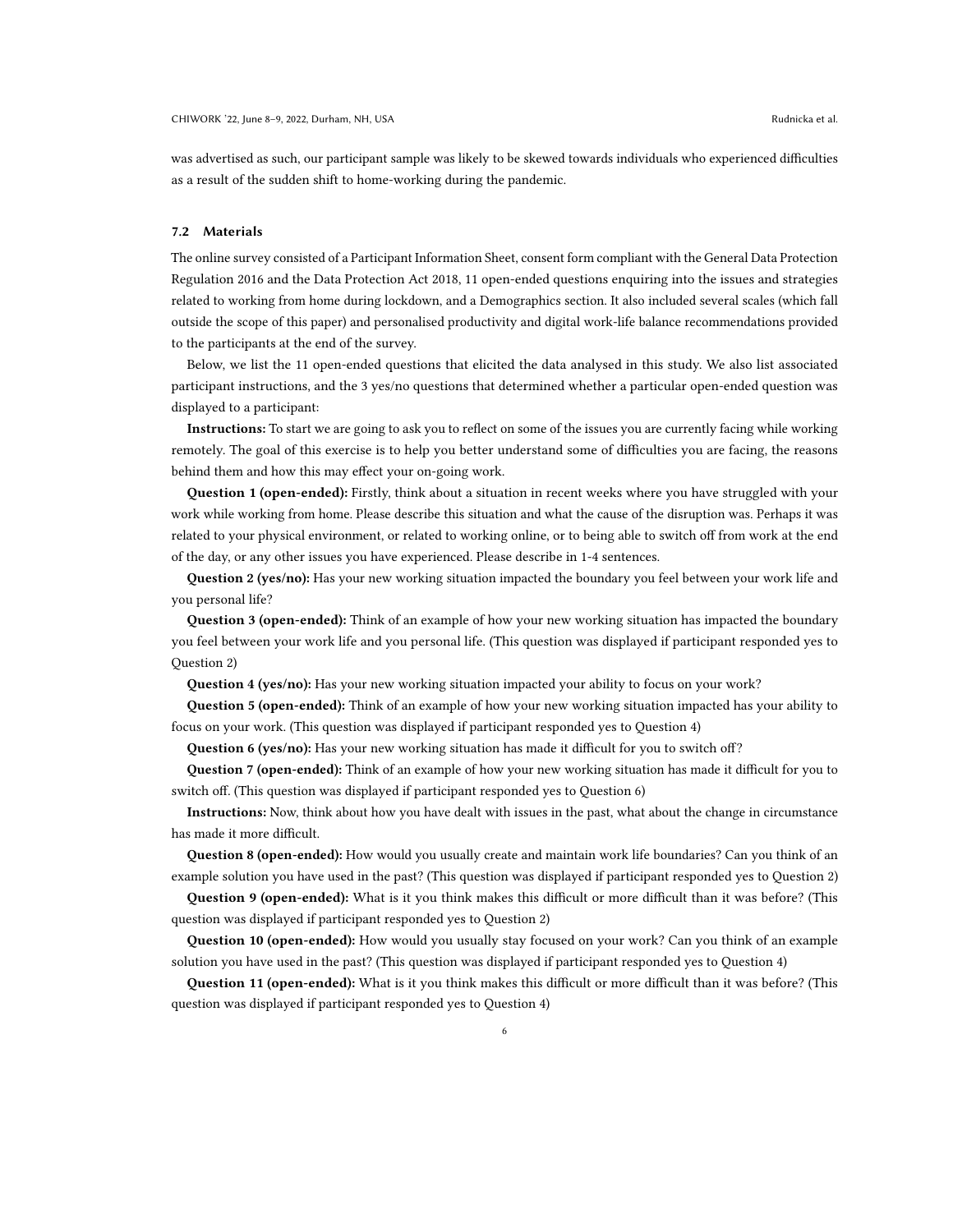Question 12 (open-ended): How would you usually relax and recover after work? Can you think of an example solution you have used in the past? (This question was displayed if participant responded yes to Question 6)

Question 13 (open-ended): What is it you think makes this difficult or more difficult than it was before? (This question was displayed if participant responded yes to Question 6)

Question 14 (open-ended): What, if any, tools have you tried in the past to support your self control around focusing on work? How have they helped or not helped you address these issues?

## 7.3 Procedure

The advertised link allowed participants to access the online survey, hosted on the Qualtrics platform $^1$  $^1$ . Following the Participant Information Sheet and consent form, participants were guided through a maximum of 11 open-ended questions (with yes/no guidance questions that determined whether a particular direction of enquiry was relevant to them). They then answered questions related to working style, which facilitated the provision of personalised advice, completed several scales outside of the scope of this paper, and answered demographic questions. Debriefing messages including personalised advice were provided both in the browser and via email.

## 7.4 Analysis

We set out to clarify whether and how transitioning to remote work as a result of the Covid-19 pandemic has influenced workers' needs and opportunities to take physically active breaks during the workday. The survey questions that facilitated the collection of qualitative data did not ask specifically about break-taking, but rather about the challenges and changes resulting from the transition to remote working. Therefore, to support this analysis, qualitative responses from 426 survey respondents were collated and reviewed for relevance to the current research aim. For the purpose of this analysis, we isolated data that pertained to physical activity, sedentariness, and taking breaks during the workday, as well as the nature of the workday itself both before and after the start of lockdown. These data were then analysed, using an inductive thematic analysis approach [\[6\]](#page-17-7), following the steps recommended by Braun and Clarke: familiarisation with the data, generation of initial codes, searching for themes, reviewing themes, defining and naming themes, producing the report [\[5\]](#page-17-8). We identified 4 key themes and a total of 12 sub-themes:

Theme 1: The extended workday (sub-themes: Working more due to increased expectations; Working longer to compensate for procrastination and loss of focus; Working longer to accommodate childcare during the day; Working longer because I'm stuck at home; Working longer in absence of set office hours);

Theme 2: Taking a break became more difficult (sub-themes: Taking a break but feeling guilty; Workers felt digitally tethered; In-person signals in the office supported breaks);

Theme 3: When sitting becomes a problem (sub-themes: Sitting in pain);

Theme 4: A dramatic reduction in physical breaks (sub-themes: Loss of physical breaks; Difficulties in taking active breaks exacerbates anxiety; An active is not always a mental break).

## 8 RESULTS

We identified four key themes and a total of 12 sub-themes in the data we collected.

<span id="page-6-0"></span> $^1$ https://www.qualtrics.com/support/survey-platform/distributions-module/collecting-responses/  $\,$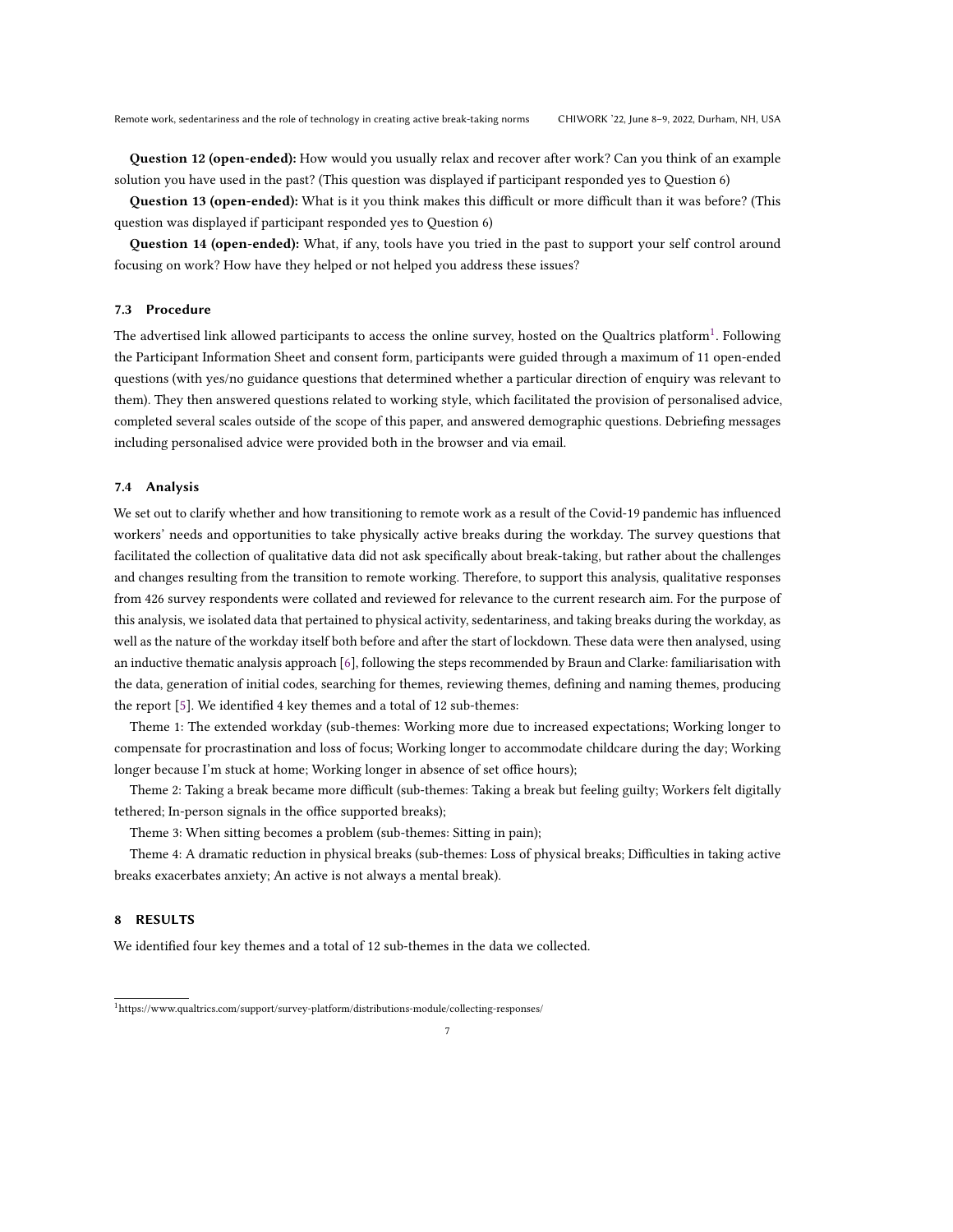## 8.1 Theme 1: The extended workday

This theme provides context on how the nature and length of the workday have changed as a result of the Covid-19 lockdown. Having transitioned to working from home, many people reported working extended hours, with work 'leaking' into early mornings, evenings, weekends and even what would normally be sick leave. We identified five reasons why, when working from home, people's workdays extended beyond their typical working hours.

8.1.1 Working more due to increased expectations. During the lockdown, the presence of work in people's lives grew. For some, this was due to increased responsibilities, as a result of the disruptions caused by lockdown. As one participant shared, 'Directly resulting from disruptions, there has been an increase in additional and urgent work with tight deadlines. Whilst pressure and uncertainty, including in processes, increase, the support that other teams provide decreases and so the reliance and expectations on me has continued to grow' P187. These increased expectations took different forms, sometimes pertaining to outcomes, with one participant noticing 'People's expectations of my productivity because I'm at home' P223. Increased expectations could also pertain to after-hours availability, with participants being contacted outside of their contracted hours. One participant described 'heads of department texting beyond normal working hours and expecting immediate answer' P21, with another pointing to the same issue even at the weekends, 'The time of work is any time regardless working hour even weekend. People's tendency to forget the time of work especially superior' P206. The ability to be available and working, despite being outside the office, resulted in one participant working when ill; while normally they would be off sick at home, now with the ability to work remotely they still took part in work activities. This participant said: 'I have a thyroid illness and usually when I have a bad day I have to stay at home and on those days I don't work (although I am set up to work from home once a week anyway). When I had a bout this week, I continued to be in attendance at the meetings I would normally not have attended if I were ill' P121.

8.1.2 Working longer to compensate for procrastination and loss of focus. For some workers, the lack of social accountability from colleagues, made it easier to procrastinate, which inevitably led to an extended workday in order to complete tasks. As one participant said: 'I feel I need to work later to accommodate the time I've spent procrastinating/not being at work and because of that the issue has become cyclical and each day the same thing happens again.' P315. Working longer hours to compensate for lost productivity did not always bring good results, with one participant sharing that they 'sometimes would be tempted to work in bed especially when I felt I haven't been as productive as I would like to be during the day, and ended up staying late without getting much extra quality work done'  $P351$ .

8.1.3 Working longer to accommodate childcare during the day. Many people with childcare responsibilities had to rearrange their working days in order to accommodate the time needed for childcare-related tasks such as meal preparation, homeschooling or playtime. As one participant noted, they were 'trying to work, home school 2 children at different levels, look after mother-in-law and a dog. P125. As they explained, this resulted in a later end to the workday: 'My work day lasts from 8am - 9pm depending on how much time I have in a day' P125. For many, it also meant that work leaked into weekends, with one participant saying, 'Before I could, at least, plan to take a break on one day of the weekend. Now there are no weekends because I need to work on the weekends (to allow my partner to work on weekdays)'  $P116$ .

8.1.4 Working longer because I'm stuck at home. Losing the ability to leave the house and engage in their typical hobbies such as socialising or exercising at the gym led some people to work more. This could lead to a feeling that it is hard to protect time off. As one participant said, they were 'working 6-7 days a week because I can't escape my office.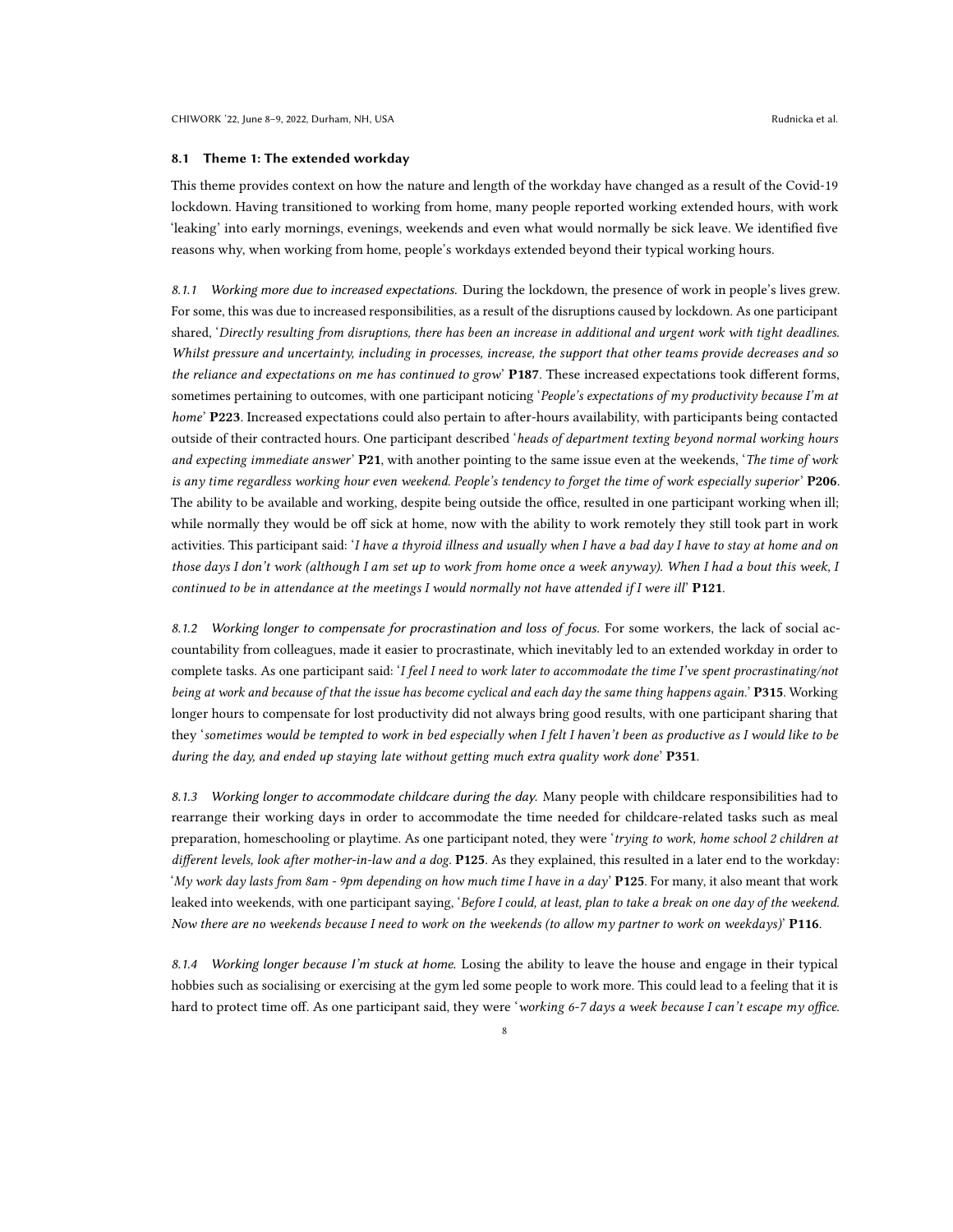Where I would normally be going to the gym, cafés or walking around, I'm now inside. Because I don't have other things to do, rather than feel like evening or weekend time is for rest, I just feel like I'm putting off working' P7.

8.1.5 Working longer in the absence of set office hours. Many workers struggled with the increased flexibility of working from home, and in particular with setting their own work hours. While before, physically leaving the office meant the end of work tasks, now incoming emails could still be checked in the same environment. One participant was 'Re-checking emails after I've logged off. Working later because there's no 'leave the office' prompts'  $P61$ . Prompts to stop working, available before the lockdown, were now absent from people's work lives. This included social accountability, with one participant noting that 'Being home alone there is no one to tell me when to stop working' P24. Lack of change in surroundings also had an impact on ability to separate work from personal life, with another participant sharing, 'I do not have the option to change building at the end of my working day. I do not have the option to avoid the room that I work in either.' P408.

#### 8.2 Theme 2: Taking a break became more difficult

8.2.1 Taking a break but feeling guilty. Some workers recognised the necessity and were able, to take breaks, however, this was followed by a sense of guilt and compensating through working longer hours. One participant shared, 'Sometimes I'm tempted to run errands during the "work day" and then feel guilty so I work later at night or earlier in the morning and work weird hours. I start work almost immediately after getting out of bed' P95. Breaks were seen as impacting productivity even when taken to alleviate pain caused by sub-optimal work conditions. A participant affected by this said, 'I am finding it difficult to work on a laptop on a long-term basis. I feel physical discomfort which has led to tension which interferes with the task I am doing. I am therefore taking frequent breaks and continuity is lost in concentrating on the tasks which therefore take longer to do and I feel more frustrated that I am not meeting my objectives' P91. Similarly, another participant who experienced worsening health issues as a result of working from home, felt the need to compensate for the breaks they took to manage the pain. They noted that they needed 'breaks during the day, to manage the pain, means working later to make up time, which eats in to downtime' P144.

8.2.2 Workers felt digitally tethered. Working from home provided some participants with more privacy, as they were able to work without the presence of colleagues in their physical environment. However, for others, the tools used to connect with co-workers remotely created new forms of monitoring. As one participant noted, 'I feel I have less privacy because there are no long stretches of time when people I am in contact with are unaware of what I am doing' P139. Digital over-connectedness made it harder for some workers to take breaks away from the computer, as described by a participant, 'Colleagues are not always available and are also very busy. I try to take a walk if possible, but stepping away for a full lunch hour leads to a significant backlog of queries that just causes more stress' P187. The lack of physical presence in a shared office placed the burden on the worker to 'prove' that they were present and productive. One participant said, 'I can't see anyone else. I have my conversations online, but when I do that, I'm also being talked to in different ways - I can't do anything without the computer, and the computer is constantly messaging me' P402. This could cause workers to feel that they cannot disconnect. The constant connectivity associated with remote working could then make employees feel like their work overtakes their whole life. One participant felt a lack of control over their time, saying 'My lunch time controlled. My exercise time also effected My praying time too affected' P173.

8.2.3 In-person signals in the office supported breaks. Having transitioned to working from home, many participants reflected on the role that physical in-person routines and prompts embedded into their working days played in facilitating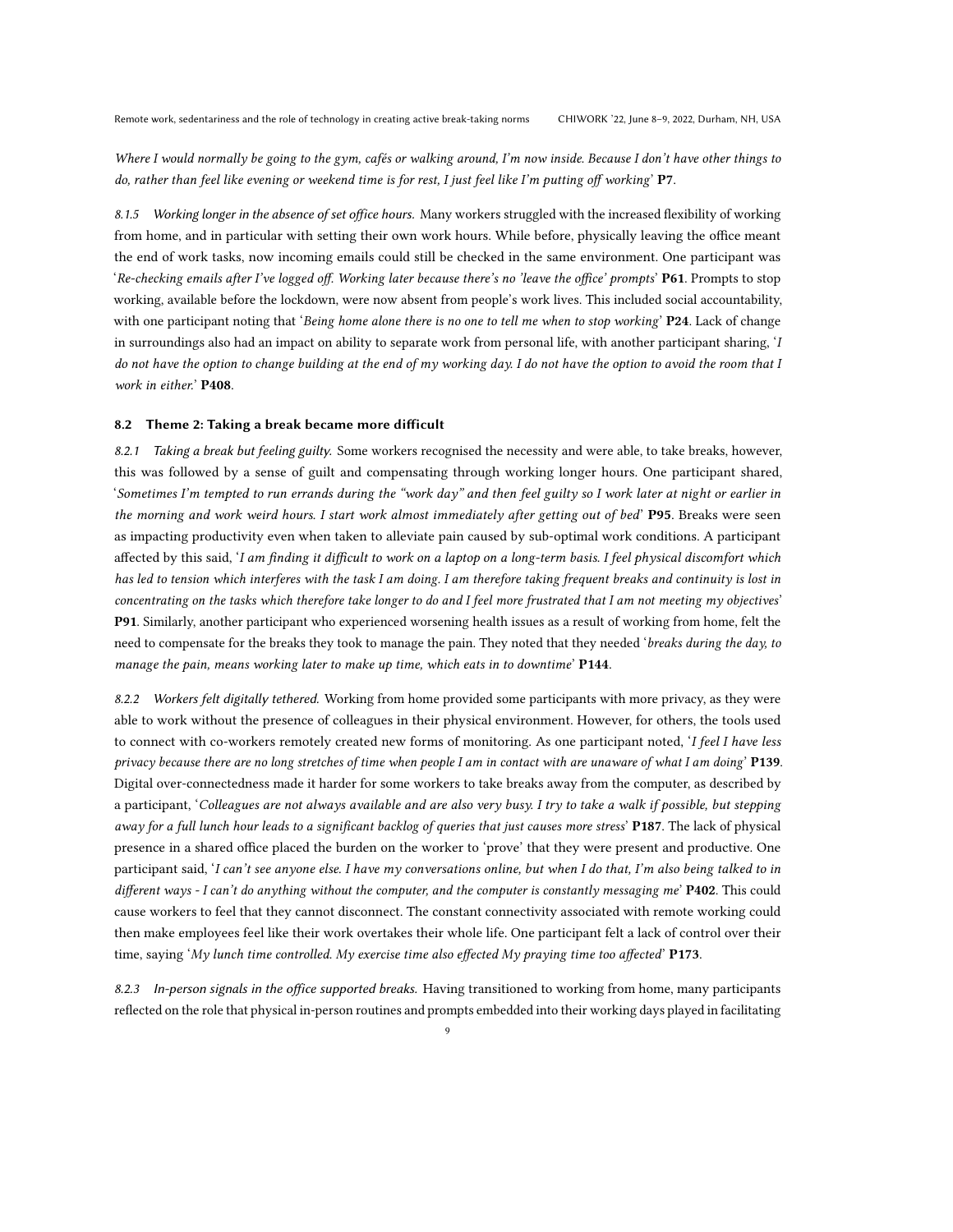regular breaks. Before the lockdown, people tended to take breaks with their colleagues, benefiting from the social accountability and planning that this entailed. As one participant reported, they used to 'Schedule coffee with others so I had set breaks and accountability' P92.

Similarly, the coffee breaks which used to happen naturally in the office and act as a way of informal contact with co-workers, were no longer there, and new break habits were not established. One participant described this by saying, 'There is no longer the rhythm of a normal working day caused by interacting with people through physically going to meetings, talking informally to people during a coffee break.' P22. It is clear that many workers require physical prompts in order to take a break from home; as one participant shared 'Normally I don't work when I get home, now that I am working from home I often don't stop working until something comes up (need to eat, sleep, etc)' P99.

## 8.3 Theme 3: When sitting becomes a problem

8.3.1 Sitting in pain. Many participants reported that their work-spaces at home were sub-optimal. One participant mentioned having 'Home furniture not suitable for extended periods of sitting' P363. Some participants managed to implement creative solutions within the space available to them. As one participant shared, 'It took me a while to even set up a usable work-space because there was so little room to put the entire desktop I had to bring home, and I was tethered to an ethernet cable. I experienced a lot of discomfort from originally sitting on a stool on an island and was only able to move by setting up a foldable table and purchasing an extra long cable' P416. However, for others, limitations of their home environment had a marked impact on their ability to work. 'My flat is both small and cold. This meant for large of portions of time during lockdown I was working in bed which was hard both mentally and physically' **P401**, shared one home worker.

Issues caused by unsuitable work-stations went beyond discomfort. Home workers experienced back, shoulder, and/or neck pain as a result of an inappropriate sitting position. As one participant shared, they have 'struggled a lot with back and shoulder pain from the new "setup"  $P63$ , with another stating that they 'don't have appropriate chair / table - very cramped, resulting in back and neck aches' P296.

These issues were particularly challenging for those who had already been experiencing problems with their health. One participant noted this, saying, 'I don't have a proper deskspace at home and have pre-existing health conditions that make this very challenging in terms of working as the lack of a proper set up leads to a lot of pain and discomfort' P346. As was the case with uncomfortable sitting, prolonged sitting was particularly problematic for those with existing health problems, and it was seen as a cause for worsening of the symptoms. As one home worker observed, 'Sitting at the computer all day exacerbates my frozen shoulder and means I have to set more time aside to stretch and strengthen it as well as time to rest it' P119, with another participant reporting 'Aggravation of prolapsed disc due to sitting more than usual' P64.

Dealing with unsuitable work-stations drew attention away from work by disrupting focus, with one participant noting the 'Physical discomfort from my seating arrangement causing pain in my neck and shoulders and making it hard to concentrate' P372

## 8.4 Theme 4: A dramatic reduction in physical breaks

8.4.1 Loss of physical breaks. Many participants mentioned the opportunities for short active breaks that were previously afforded by working in an office environment. As one worker said, at home, physically active breaks were shortened, 'walking upstairs or downstairs versus to another building P411. Another worker noted how other active breaks were lost altogether when working from home, 'There is no walking to a meeting, no casual interactions in the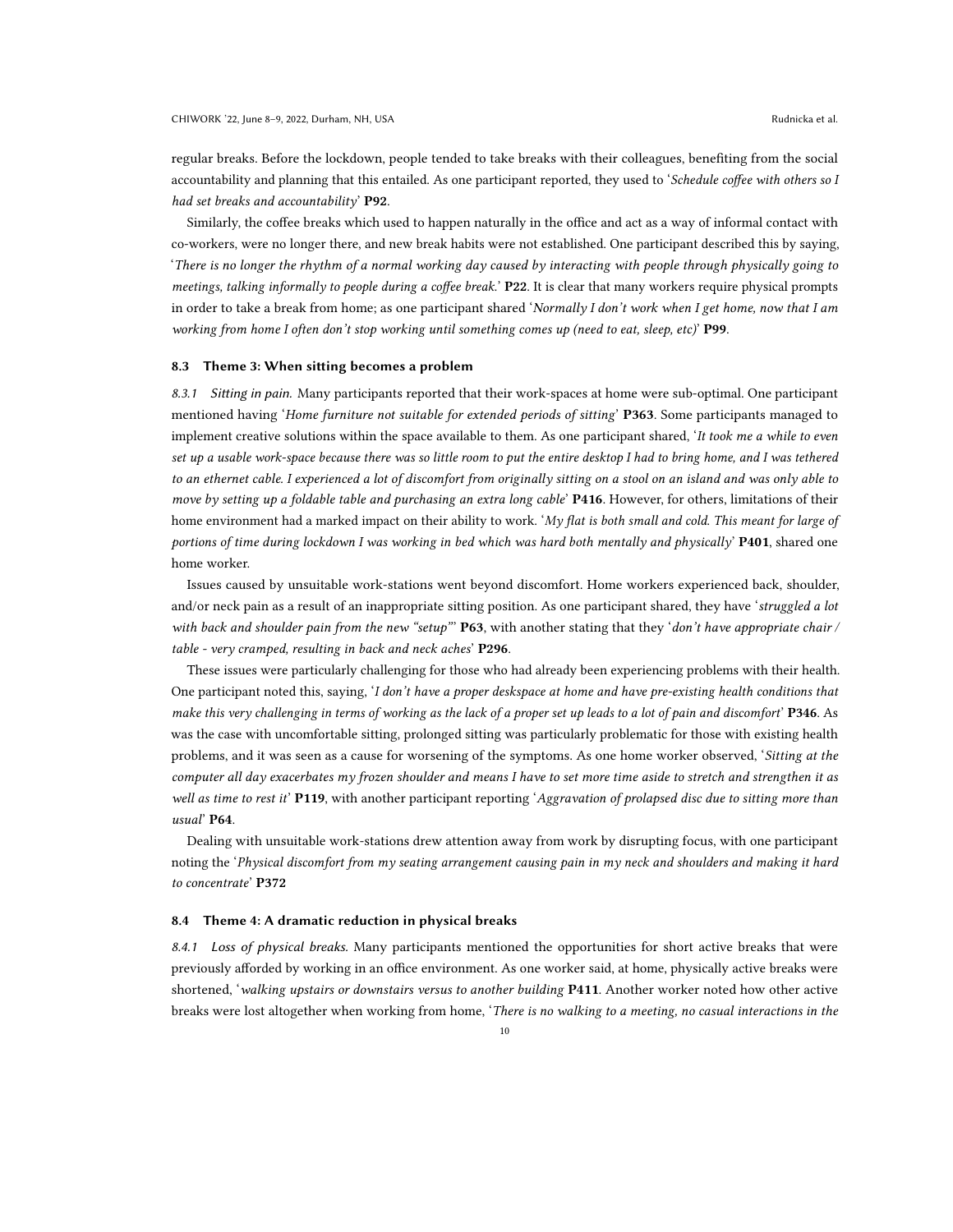kitchen or lift or entrance to the building' P80. As emphasised by this participant, these active breaks used to play an important role for workers, helping them rest and disconnect from their work: 'My office-based routine provided opportunities for short breaks - to go for lunch, to go elsewhere for a meeting, this allowed me to recharge' P80. Without that schedule, taking a physically active break now required additional motivation, with another participant sharing that 'I still want to make sure I walk or run most days, but now I need to factor that in to my timetable along with when I am working, and thinking about that takes extra energy. When I am not working from home, my job automatically involves several brisk walks per day, so I automatically used to get some activity'  $P138$ .

For several participants, the ability to physically move away from the work-station appeared to be a determining factor for whether a work break provides respite. As one participant reported, 'It's harder at lunchtime to take a break as nowhere to go. Easier at the end of the day as I can physically leave the desk and room for the evening' P171. In line with this, when workers reminisced about what used to help them focus when working form the office, they often mentioned physical activity. One participant remembered that they used to 'walk round the office block' P131 to focus. Similarly, another participant would 'Get up and move around. Maybe go to another space to write a list, chat to a colleague'  $P144$ . However, it appears that for physically active breaks to feel restful, they should also afford people the opportunity to disconnect mentally. As one participant noted, 'Taking a walk is an ordeal now, and pacing in my (small) apartment offers plentiful distractions' P343, with another participant having a similar experience, 'If I walk round the house there are more distractions and other people to talk to rather than switching off'  $P131$ .

8.4.2 Difficulties in taking active breaks exacerbates anxiety. Walking was a tool that home workers could use to manage negative emotions. For example, one participant took a walk after receiving unwelcome news during a video-conference, having been told that 'it might be years before we can go back to the office. I had to mute and cry, and then go for a work [walk] to calm down' P318. However, even walking helped manage negative emotions, this could still be perceived as a distraction, with one participant stating: 'I have dedicated a workroom to myself outside of the bedroom, but this does not help much since I kept restlessly walking between the bedroom and the workroom trying to control the stress, anxiety and restlessness' P301. Furthermore, some workers were not able to use this tool due to the rigid availability expectations from employers. As one participant shared: 'Walking has been great, but with work sometime. I just cannot do it. I try to walk in a afternoon but it has to be in work time, as as soon as worktime is over I have to cook dinner, and then have to participate in family time. Even if that is me working in front of the TV. I find the fact we have to keep to our strict work hours very difficult as it has meant I have had to abandon every tool I have' P318. Many others did not try to incorporate physical activity into their new workdays, or felt that this was not feasible, due to the reasons outlined in the 'Loss of physical breaks' sub-theme.

8.4.3 An active break is not always a mental break. While, as discussed previously, home workers struggled with taking breaks, many had multiple opportunities to step away from their work-stations. While these unplanned interruptions provided a respite from prolonged sedentariness, they were not perceived as a break but rather as a source of distraction. The key concern voiced by home workers was that attending to chores delayed completion of work tasks. As one participant reported, it was 'Easy to walk out of the room I'm working in and get distracted by projects at home - then the work isn't always done in time' P146. In line with this, another participant noted that they 'sometimes find it difficult to focus on my work and keep getting distracted and doing a household task or making a phone call instead of starting on a work task' P142.

Participants who were often interrupted saw prolonged sedentariness as an unreachable goal. One home worker said, 'I struggle to sit at my computer for extended periods of time because I have to stop and care for my 3 year old daughter.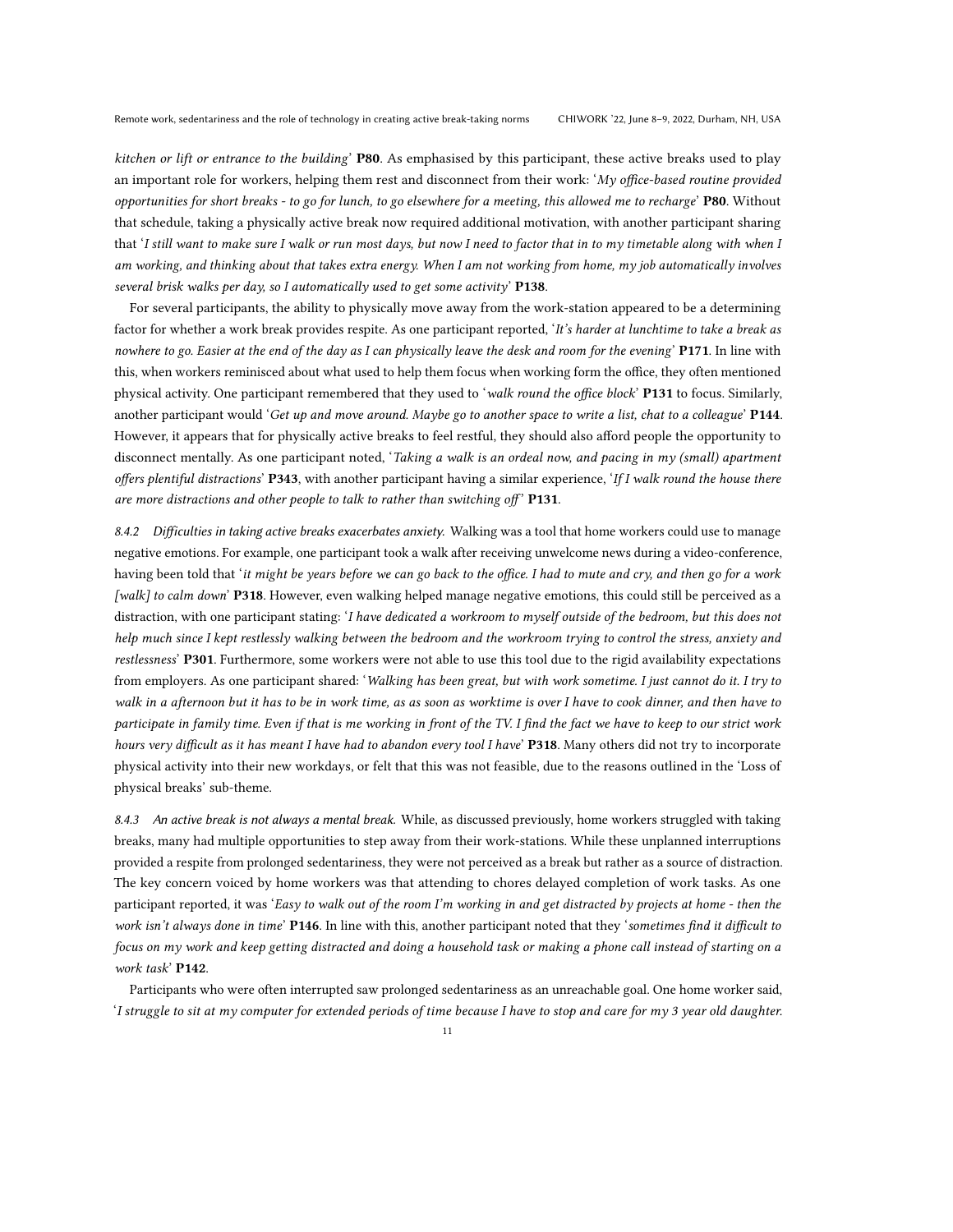She will call for me and need attention. When I give her that attention, I struggle to return to the task I was doing before the interruption' P349. Similarly, for participants who struggled with finding uninterrupted periods of time, taking a walk was seen as a distraction, rather than a break, with another participant saying, 'While I finally succeed to get into my work. My partner will come to do some homework-related (I am working in the kitchen and he is working in the living room) and it will disturb me. Same as if we were supposed to go for a walk or else when I finally can get some work done' P316. Here we can see how encountering frequent interruptions could lead workers to adopt a negative attitude toward breaks. This could then lead to workers perceiving stepping away from their desks to take an active break as negative and inappropriate, and an obstacle to completing a task. For many of our participants, working from home, and in particular, the frequent interruptions that break the flow of concentration, resulted in a negative attitude towards taking physically active breaks. It also created a sense of confusion about what is a break and what is an interruption.

## 9 DISCUSSION

#### 9.1 Theme 1: The extended workday

With increased expectations of availability and productivity, people's ability to take time off from work was affected. For many participants, this translated into longer work hours. Indeed, one study has suggested that, during the pandemic, the average workday has increased in length by 48 minutes [\[18\]](#page-18-14). For some, working longer or logging back into work email became habitual, especially when colleagues appeared available at all hours. Some participants found themselves in a vicious circle of procrastination and compensation, effectively providing little to no planned rest. Simultaneously, participants reported sitting more and for longer periods of time. Research suggests that the two are connected, as an association between work fatigue and physical activity has been demonstrated [\[35\]](#page-18-15). The working day was also disrupted due to caring responsibilities. While childcare could potentially provide opportunities for active breaks, for example taking a walk or playing, working longer hours into the evening to compensate for time spent on childcare could be problematic, for example by taking away leisure time. Research suggests that much of this additional burden rested on women [\[36\]](#page-18-16).

Even for those without caring responsibilities, the lack of set hours and increased temporal flexibility created avenues for work to encroach into personal time. This was particularly salient when it came to answering emails, with workers feeling obliged to keep responding throughout the evening, leading to additional, often sedentary, screen time. Moreover, for some, additional work replaced walking, gym or other activities that require leaving home. This builds on the finding which is increasingly being made by academics, that there is often an inverse relationship between flexibility, technology and work-life balance (e.g., [\[16,](#page-18-17) [39,](#page-19-20) [66\]](#page-20-7)).

#### 9.2 Theme 2: Taking a break became more difficult

Most of our respondents took breaks less frequently at home than they would have at the office, with some struggling to find time to rest at all. The overwhelmingly common reason that home workers struggled to take work breaks was the loss of routines and associated prompts that previously signalled to them when a break should take place. In addition, for some home workers, taking work breaks at home resulted in a feeling of guilt. Social norms and social accountability played an important part in supporting work breaks before lockdown. As people planned breaks together or saw colleagues leaving for lunch, it not only signalled to them that it was time for a break, but also that taking a break was socially acceptable. In line with this, several of the home workers we surveyed felt that the constant digital connectedness, coupled with the inability to physically see their colleagues, further complicated their ability to seek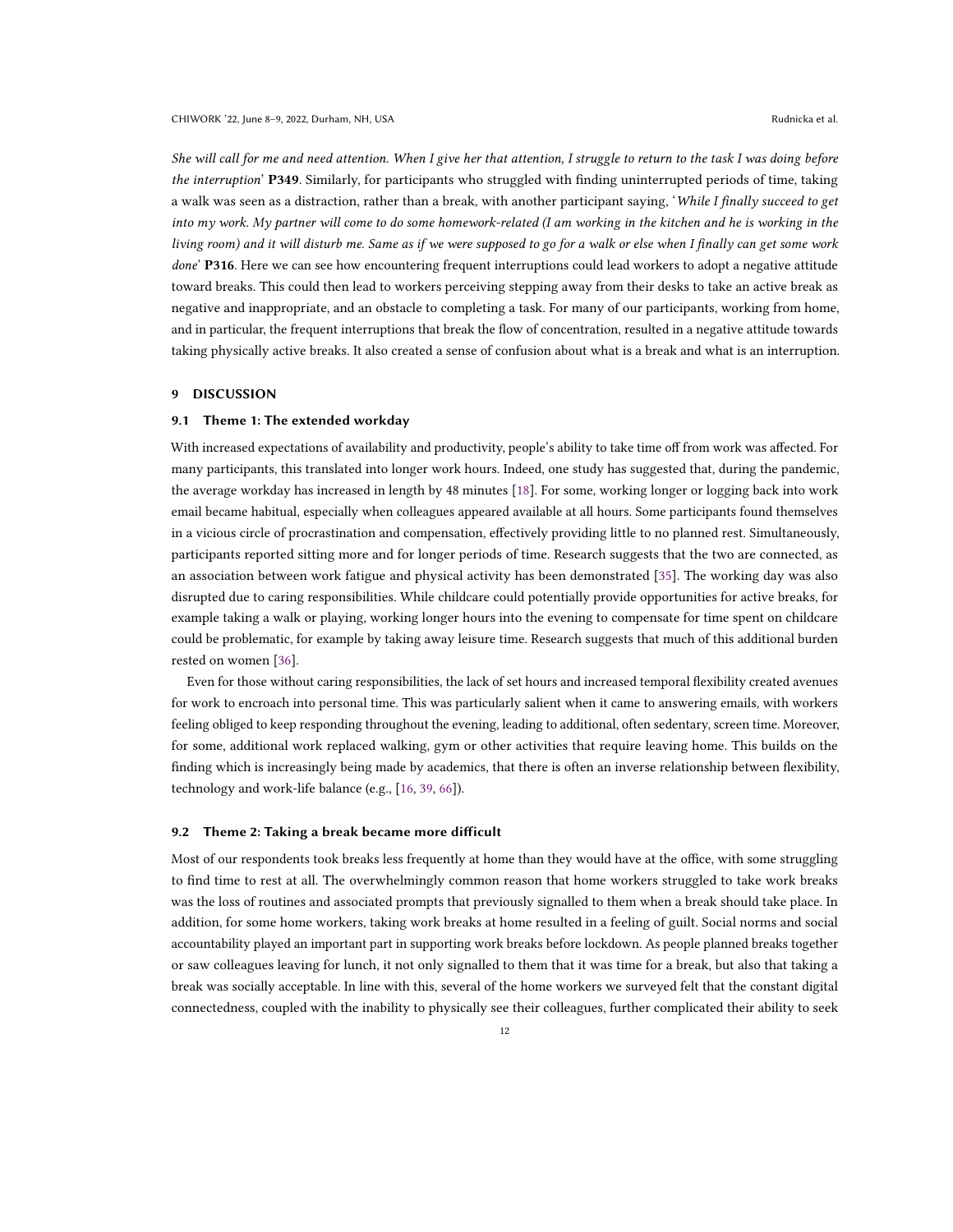respite. This is consistent with research conducted by Oliver et al. [\[48\]](#page-19-16) who highlight the importance of understanding work as a social activity. The findings from their study illustrate the different ways that the social environment of the office can influence whether and how people decide to take breaks; this can include arranging to take a break with a co-worker or coordinating breaks with colleagues using a rota system. An overall sense of getting along with teammates seemed to translate into confidence to take breaks – with participants referring to the existence of unspoken rules of break-taking in the office [\[48\]](#page-19-16). It seems that the sudden transition to working remotely can cause such norms to break down; in the current study, we found that without the norms that seamlessly regulated break-taking at the office —with one person's respite legitimising another's— home workers struggled to identify whether and when they were 'allowed' a break. What worked well when managed collectively, became a recurring problem when the responsibility was shifted to each worker individually - profoundly showing that home working still requires collaboration, not only in terms of accomplishing tasks but also in terms of taking breaks.

#### 9.3 Theme 3: When sitting becomes a problem

During lockdown, many participants had to work in unsuitable work-spaces, without appropriate desks, chairs, or screens, or sufficient physical space around them. While this caused home workers physical discomfort, only a handful of workers were able to make adjustments, such as setting up a foldable table to accommodate a desktop computer brought from the office. Many others had limited ability to create work-stations, due to a lack of space at home or the expense associated with purchasing furniture. This points to a need for researchers to explore whether home workers living in crowded homes are at a higher risk of adverse health outcomes related to sedentariness. Such research could be especially important in the case of youngest and oldest workers, as these groups have experienced the biggest pay swings during the pandemic [\[28\]](#page-18-18).

Some participants reported that the inappropriate posture caused by sub-optimal working spaces translated into back and neck pain. Participants were able to pinpoint the aspects of their work-stations that caused them pain. They also dedicated much of their energy to trying to manage the pain, for example by correcting their posture. This was frustrating and also diminished focus on work. Researchers have warned that even where an appropriate work-space setup is provided, many workers still experience pain, and physical activity breaks may be needed to both alleviate pain and protect from long-term physical damage and chronic health issues such as musculoskeletal pain or even nerve compression syndromes [\[41\]](#page-19-21). Strikingly, while some of our participants reported taking work breaks to cope with neck or back pain, there was an absence of preventive breaks, suggesting that people who transition to working from home are not sufficiently aware of risks associated with prolonged sitting. This is in line with research reporting that workers may fail to recognise when a break is needed [\[65\]](#page-20-8). Moreover, active breaks could help facilitate focus. This is particularly important when working remotely during a pandemic (or during other stressful world events) as research shows that workers can lose focus, distracted by news and media [\[2\]](#page-17-9). Our findings suggest that the loss of focus is a factor in the breaking down of barriers between work and personal time among home workers. As people find themselves working longer hours to compensate for the loss of focus, the introduction of physical activity and time away form the desk into the workday could help them restore balance between work and rest. By eliminating disruptions to focus resulting from back pain, active breaks might help people finish work within contracted hours, bringing back a sense of work-life balance and boundaries between professional and personal life.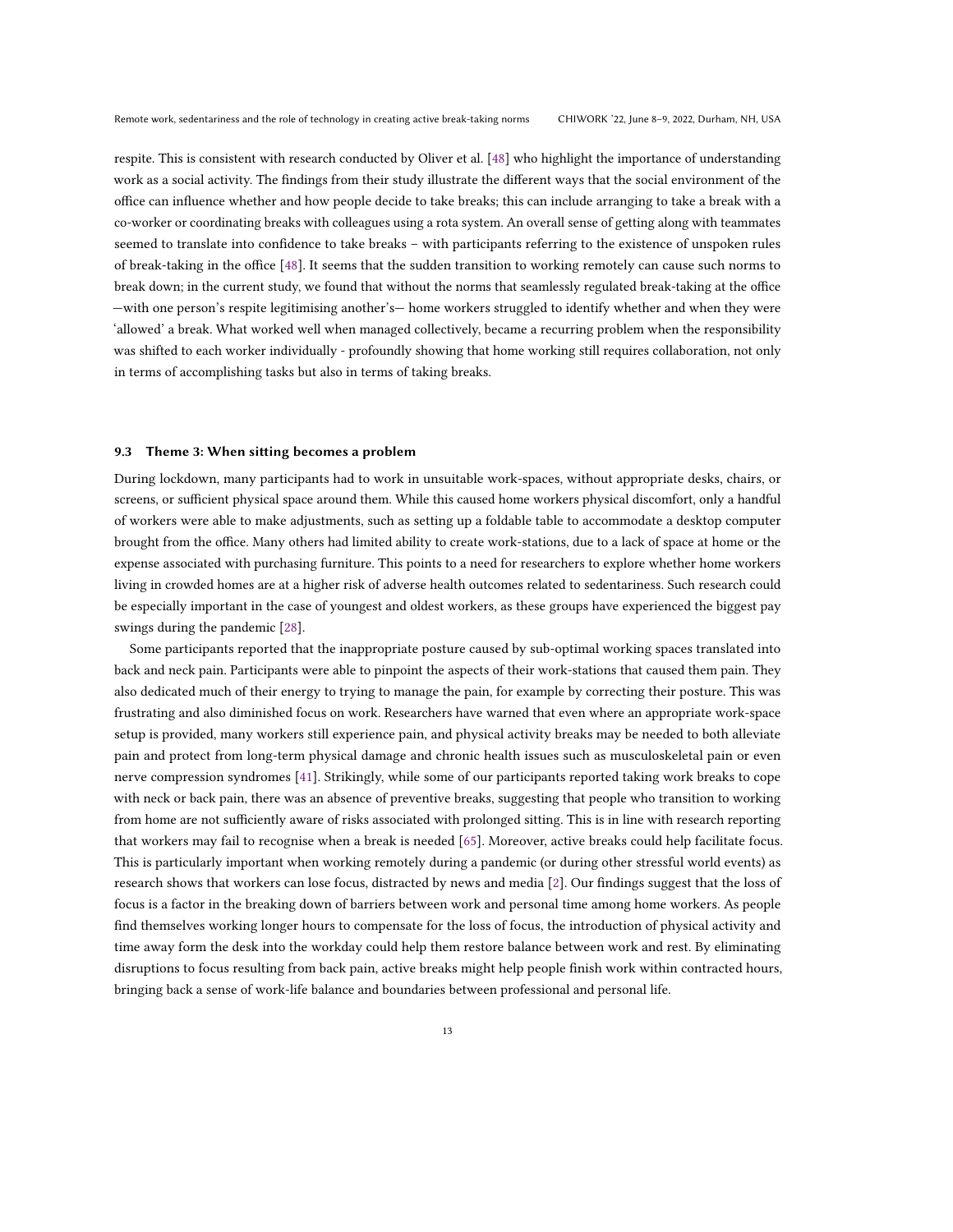#### 9.4 Theme 4: A dramatic reduction in physical breaks

Multiple opportunities for active breaks throughout the working day were eliminated after people transitioned to working from home. This included physical activity that was no longer necessary (such as walking to meetings), but also activity that was shortened (such as having lunch in one's kitchen instead of going to a coffee shop). Workers saw these as lost opportunities to rest and disconnect, regain focus and improve concentration. While, when working from home, people could potentially replicate such active breaks by taking a walk or exercising outside, the absence of routines and social accountability meant that few managed to do so. Some participants were able to create new opportunities for breaks that incorporated physical activity. Walking was described as useful for disconnecting from work, managing negative emotion and supporting productivity. However, the loss of habits and routines around active break-taking, as well as an increased sense of needing to be connected and productive at all times, prevented most remote workers from replicating active breaks at home.

Many people struggled with planning and executing work breaks while working from home. Simultaneously, many home workers experienced active distractions – these were however not seen as restful breaks but rather as a sign of inability to focus. Workers seemed to feel obliged to not leave their work-stations for long periods of time. While there is limited research exploring the connection between sedentariness and mental states, a systematic review conducted by Teychenne et al. [\[62\]](#page-20-9) suggests the existence of a positive association between sedentary time and anxiety risk, especially when sedentary time is spent sitting. It is possible that the lowered prevalence of active breaks when working from home, as opposed to from the office, could make workers anxious and restless. In the absence of social norms around break-taking at home, workers inevitably stood up from their work-stations to relieve restlessness and ease physical symptoms associated with sedentariness (for example, back and neck pain) - however, they felt guilty for doing so. Effectively, breaks from work took place but were not restful. It appears that the lack of planned work breaks is a lost opportunity that leads to greater feelings of stress.

We found that many participants stood up from their work-stations to tend to chores or fulfil caring duties throughout their workdays. It is striking that the only types of physical activity our participants reported undertaking regularly and without fail were prompted by environmental cues: unwashed dishes, a doorbell, children waiting to go for a walk. However, these activities, despite involving movement, were not perceived as breaks from work but rather as distractions. They were, therefore, often associated with negative feelings. This suggests that, even when effective environmental cues for physical activity exist, they may need to be coupled with an awareness of the need for, and benefits of, regular physical activity during the workday. Research suggests that while people can be far from accurate when assessing their levels of activity, technology-mediated feedback may not be suitable for everyone. A longitudinal study, conducted before the pandemic, found that some participants experienced discomfort when they noted a discrepancy between their own judgement of sleep and activity levels and the measurements sourced from a wearable tracker. There were also individual differences in people's willingness to trust technology over their own experience [\[44\]](#page-19-22).

While greater awareness of their activity levels, and education about the need to stay active, could help remote workers feel less guilty about taking time away from work to tend to chores, home workers also need periods of time where they can disconnect from both their work responsibilities and personal responsibilities. Many workers with caring responsibilities felt that their life in lockdown was a constant marathon of tasks, with little to no time for rest available. Research shows that for a break to be restful, it should also involve an opportunity to rest mentally. Throughout the day, workers deplete their personal resources by focusing on tasks and aligning their behaviour with organisational expectations [\[24\]](#page-18-19). Work breaks can only facilitate recovery when employees spend them on activities that make lesser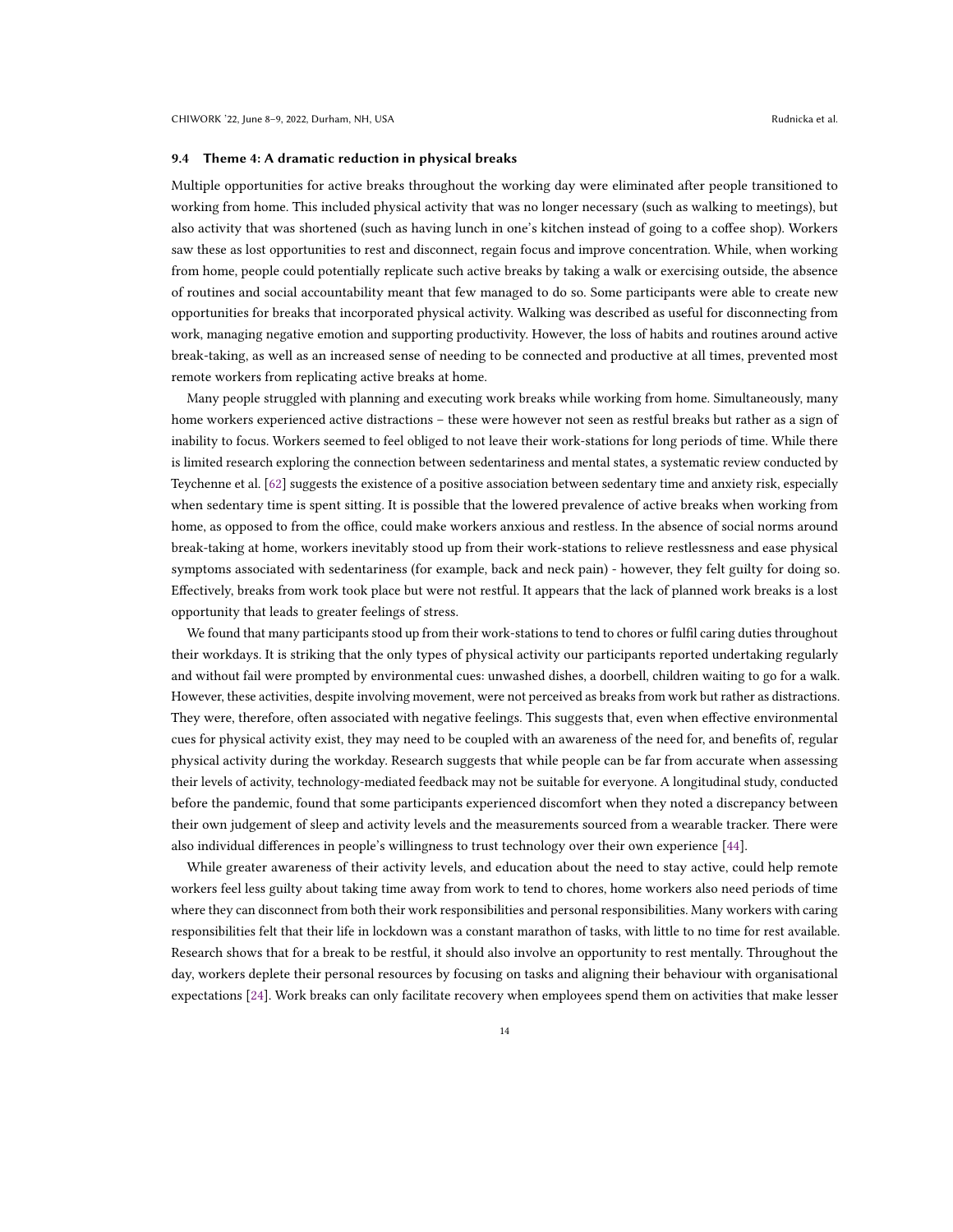demands on them than work does [\[63\]](#page-20-1). Our findings suggest that, although tending to personal responsibilities at home may involve physical activity, it does not allow workers to recover lost resources and in fact places an additional burden on them, and therefore time spent tending to urgent chores or dedicated to caring responsibilities should not be perceived as a work break. Our findings demonstrate that when conducting research into break taking among remote workers, it is important to pay attention to the difference between active breaks and active distractions.

#### 10 DESIGN GUIDELINES TO SUPPORT RESTFUL ACTIVE BREAKS FOR HOME WORKERS

#### 10.1 Balancing collaboration and flexibility

When studying home workers' ability to take active breaks during the workday, it is important to consider the new challenges that arise when workers have more flexible schedules, and these schedules may differ between different team members. As has been highlighted in previous research [\[16\]](#page-18-17), working remotely can be associated with benefits such as flexibility, but it also has its downsides such as the transfer of responsibilities for managing the workday schedule and introducing boundaries between professional and personal time to the worker. During the pandemic, neophyte home workers struggled to establish new routines and temporal boundaries between work and time off. The attention of workers, and their use of technology, focused on demonstrating to their line managers and colleagues that they were present and productive.

Embracing a more asynchronous way of working, where work can be accomplished collaboratively without the need for individual team members to work at the same time, could help remote teams remain productive while being able to manage their personal lives. Nevertheless, we observed that, during the pandemic, some workers shifted to asynchronous working patterns while others tried to maintain schedules similar to those they were accustomed to in the offices. This caused many people to feel a constant expectation of availability from managers, co-workers and customers. Workers also lacked confidence to switch off, which interfered both with their ability to rest and ability to accomplish tasks. As people continue working on different schedules, with some working from home and others returning to offices, it will be important to design ways of remote collaboration that can, on the one hand, enable flexibility but, on the other, provide some boundaries. Even when working flexibly, it may be necessary to introduce periods of rest during which workers are able to fully disconnect; these could be, for example, periods during which workers do not receive messages. Such boundaries could be helpful for new remote workers who, with greater flexibility, feel the pressure to demonstrate availability rather than organising their days to prioritise task completion and recovery.

Difficulties with taking breaks also point to a broader issue of inability to effectively organise one's workday when working remotely. This suggests that new remote workers require planning tools [\[1\]](#page-17-10) that help them to better understand how to realistically plan and execute their tasks when working from home.

#### 10.2 The role of social norms

Based on the findings from this study, we identify three elements that appear necessary to support successful active breaks for neophyte home workers.

First, initiating an active break requires a convincing prompt, that reminds workers of the need to take a break and replaces the absent office-specific cues such as seeing one's colleagues go on a break. A prompt could be combined with a message that reminds workers of the value of active breaks in preventing back pain, and in supporting productivity. Reflecting on work in offices, our participants emphasised the role of routines formed with co-workers, which supported them in taking regular breaks, not only through habit but also through social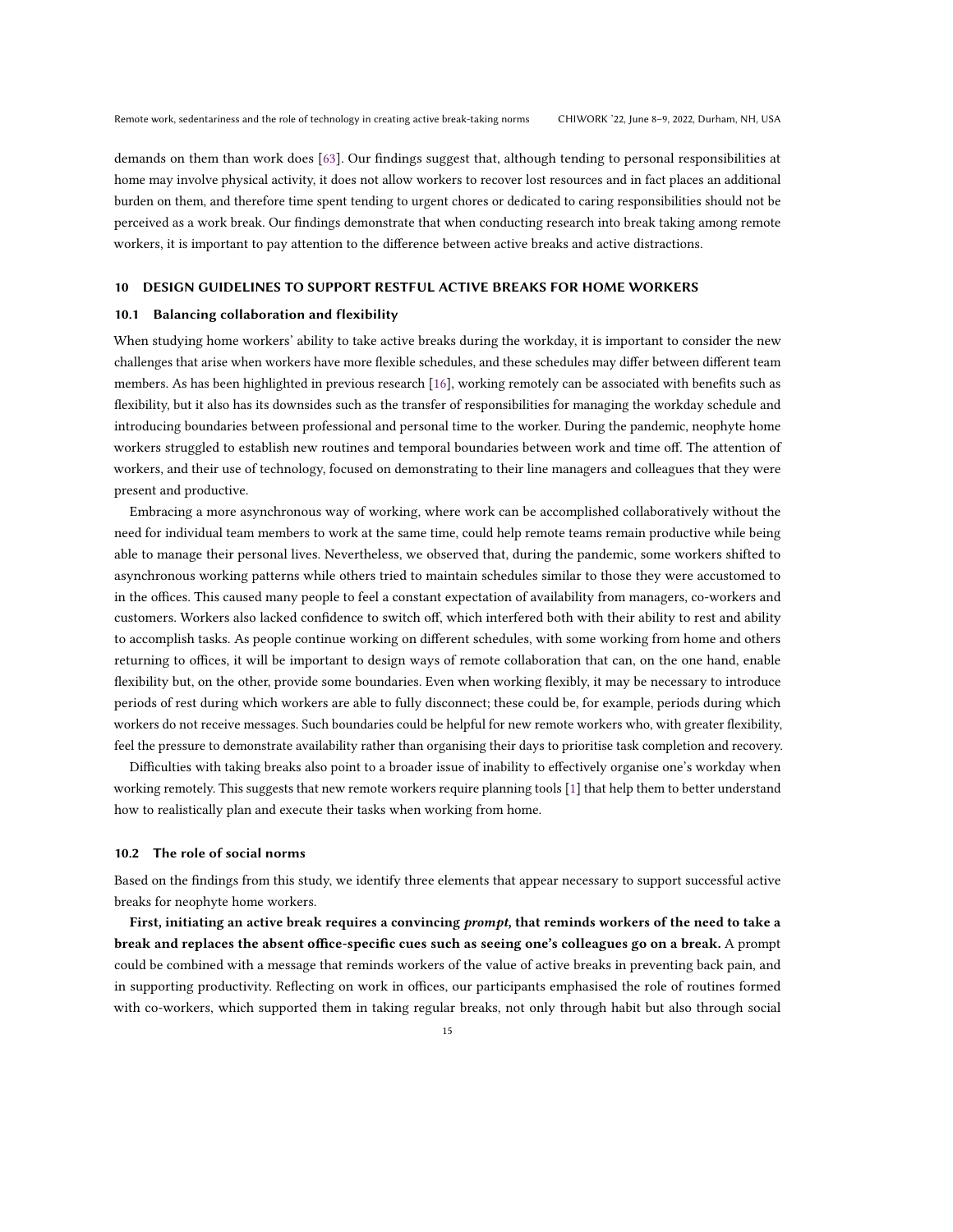accountability. In a remote or hybrid setting, digital planning tools could be used to find break slots that work well for several employees, who could then form a break group and keep one another accountable, even if breaks are taken separately. Based on a three-week-long study with women who wanted to increase their physical activity, Consolvo et al. [\[14\]](#page-18-20) list supporting social influence as one of the four key design requirements for technologies encouraging physical activity. Additionally, personalisation may improve the acceptance of technology-mediated break-taking interventions, with research suggesting that inflexible social norms dictating when breaks should be taken may not work well [\[30\]](#page-18-21). Our findings demonstrate that remote workers often juggle different personal and professional responsibilities. These workers need tools that enable them to work asynchronously and at the same time build and sustain social norms around taking breaks during their workday.

The second element that is necessary to support active breaks is justification; workers need not only to be reminded to take a break, but also be able to justify a break to themselves and to others. In the office, these justifications tend to be naturally embedded into the workers' physical environment. Seeing colleagues leave for a break not only prompts people to take a break themselves but also, importantly, signals that taking a break is socially acceptable. This demonstrates that not only social accountability (as discussed above) but also favourable social norms are needed for creating break-taking habits. Remote workers need to feel that taking a break is accepted, or indeed encouraged, both by their colleagues and, perhaps most crucially, by their employer. However, the absence of visual cues and diminishment in non-work-related conversation with colleagues appear to have caused a complete breakdown of social norms around break-taking among the newly remote workers in our study.

We found that perception of break acceptability while working remotely can be negatively impacted by excessive connectedness, with some participants reporting the need to be continuously available as well as increased online monitoring as barriers to stepping away from the desk. Encouraging physically active breaks among remote workers requires the disruption of the newly formed social norm of constant availability that appears to increase the time spent in sedentary positions in front of the computer. When creating remote and hybrid workflows and environments, designers need to factor in prompts that remind workers to take physical breaks from the work-stations, while also signalling the social acceptability of doing so.

When designing technology that aims to encourage break-taking among remote employees, it is crucial to shift the responsibility to decide whether a break is allowed away from the worker. Our findings suggest that, often, an employee needs to receive a signal that a break if acceptable before undertaking it. Therefore, simply reminding them of a need to take a break, for example by using a personal tracker, without creating social norms that promote break-taking, may not be effective. In fact, such an individualised approach is likely to be a source of stress. Respondents in this study reported how, when facilitation of breaks is the responsibility of employees, it becomes effortful; for example, workers had to undertake the mental labour of figuring out whether and for how long breaks were allowed. The Trades Union Congress warns against an individualised approach towards workplace well-being, as it can put too much responsibility on the individual to develop resilience rather than addressing the underlying causes of ill health among employees and creating better work conditions [\[13\]](#page-17-11). Technologies that use social elements to encourage physical activity in the remote/hybrid workplace should communicate about break-positive social norms among colleagues (e.g., informing workers that their colleagues are currently on a break) as well as enabling the employer to communicate break acceptability. The latter could take the form of, for example, the employer taking initiative to encourage workday step challenges [\[27\]](#page-18-11), in a way adapted to suit the asynchronous nature of remote work.

The third element that we see as important for establishing restorative physically active breaks among remote workers is that at least some of the active breaks should also enable home workers to disconnect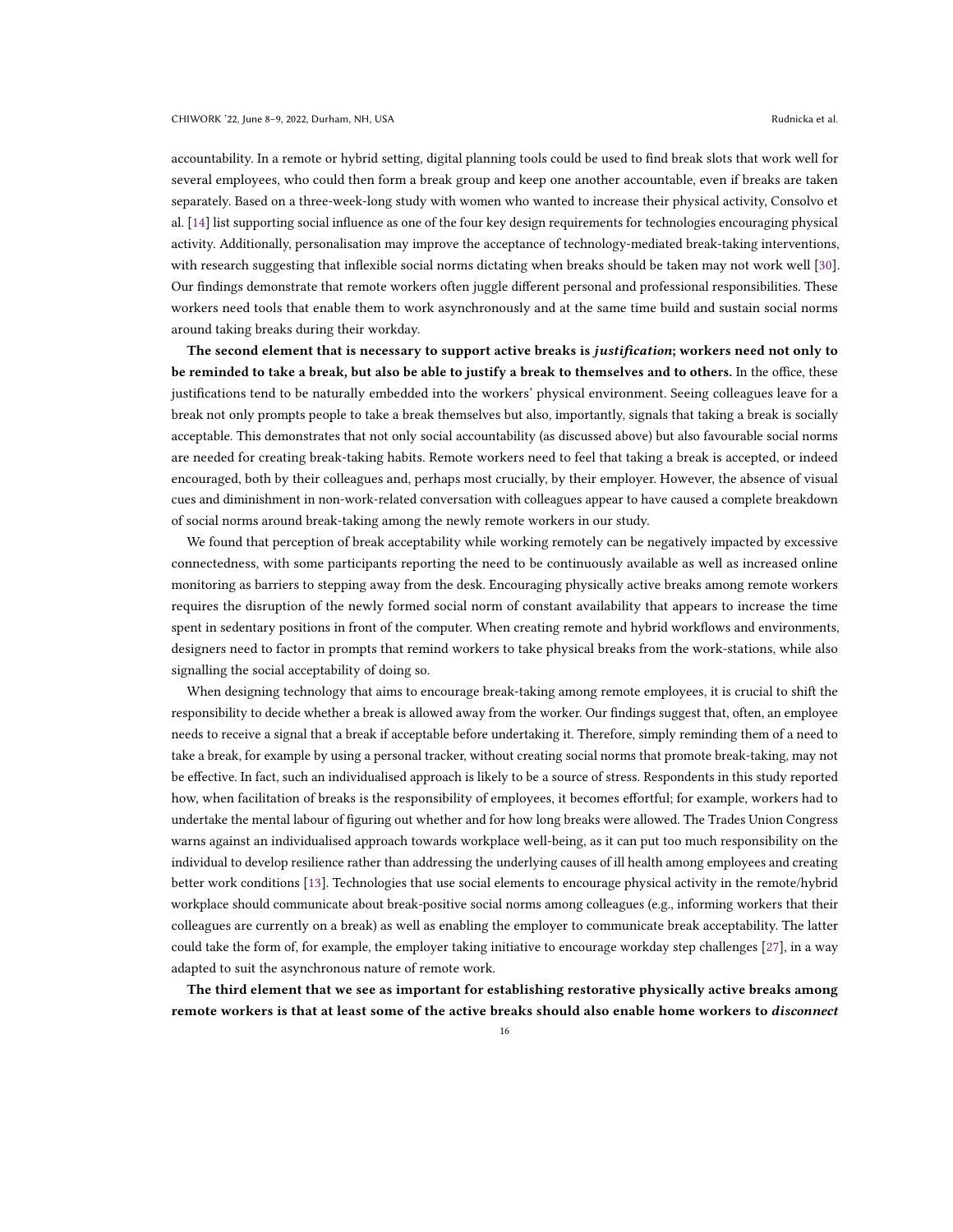from other responsibilities at home such as chores or childcare, so that they can recover depleted personal resources, both physical and mental. Tools that support regular and frequent breaks could help home workers carve out time away from work more consistently. Designers developing these tools need to remember, however, that active distractions and active breaks are two different categories. Recreating social norms and social accountability, present at the office, could also be key in helping home workers establish break-taking routines [\[69\]](#page-20-10). Home workers with caring responsibilities are especially in need of social norms around break-taking, as these could help alleviate the always-on culture of remote offices and introduce the temporal boundaries particularly needed by those juggling multiple responsibilities. It may be useful for designers to develop specialist tools and features for remote workers with caring responsibilities that would allow them to establish flexible social norms collaboratively.

Designers face a challenge: the more asynchronous nature of remote work could make it difficult for remote teams to organically develop social norms around break-taking. The introduction of rigid norms by employers, on the other hand, could be perceived as invasive and incompatible with the home environment. Remote collaboration tools should instead create flexible norms that remind workers of the social acceptability of taking breaks. For example, messaging tools could be programmed to delay communication sent during mealtimes. Similarly, team members could be encouraged to use a Pomodoro style timer that signals opportunities for breaks throughout the day [\[26\]](#page-18-22). In the same way that work breaks, as emphasised by our participants, are expected in an office because other people take them, developing habits collectively could help home workers both expect and execute breaks at home. Optional classes, breakout rooms, or accountability systems could also be useful in developing such habits. Creating social norms and social accountability could be key in helping home workers establish break-taking routines [\[69\]](#page-20-10).

# 10.3 Creating new opportunities for active breaks during the workday

Our findings suggest that, as many of our participants struggled with back pain resulting from prolonged sedentariness while working from home, remote workers need tools that encourage activities incorporating movement into their workdays. The ability to take regular breaks and stand up from the workstation is key to preventing the negative impact of excessive sitting. However, with the move of many previously-offline activities online (e.g. online meetings eliminating the need to walk to a different building or room), it may not be enough to solely encourage physical activity during breaks. Workers should be additionally encouraged to use remote work technology in ways that take them away from a sedentary workstation. Virtual meeting tools, now commonly used to facilitate video conferencing, should be adapted to facilitate audio-only meetings with seamless transitions between different speakers and voice-only note-taking so that remote teams can engage in 'walking calls'. Researchers have argued for a need for increased acceptability of walking meetings facilitated by technology, in the context of the Covid-19 pandemic and transition to working from home [\[29\]](#page-18-23). This should remain an important consideration for many employers as offices adapt to the hybrid model. Similarly, there is a need to extend the current approaches to micro tasking [\[3\]](#page-17-12), such that they allow incorporation of physical activity into completion of short tasks; this could involve, for example, dictation tools that facilitate micro writing tasks while walking. Such approaches could help challenge the perception that workers have, as demonstrated in this study, of work being typically bound to sedentariness.

Finally, physical activity could also be incorporated into efforts to facilitate social cohesion between members of remote or hybrid teams, for example through digital games that encourage movement. Research shows that playing digital computer games together can be more effective at developing social trust between members of virtual teams than traditional icebreakers [\[60\]](#page-19-23). Employers could encourage workers to play collaborative digital games involving physical activity during lunch breaks to help prevent back pain later in the day.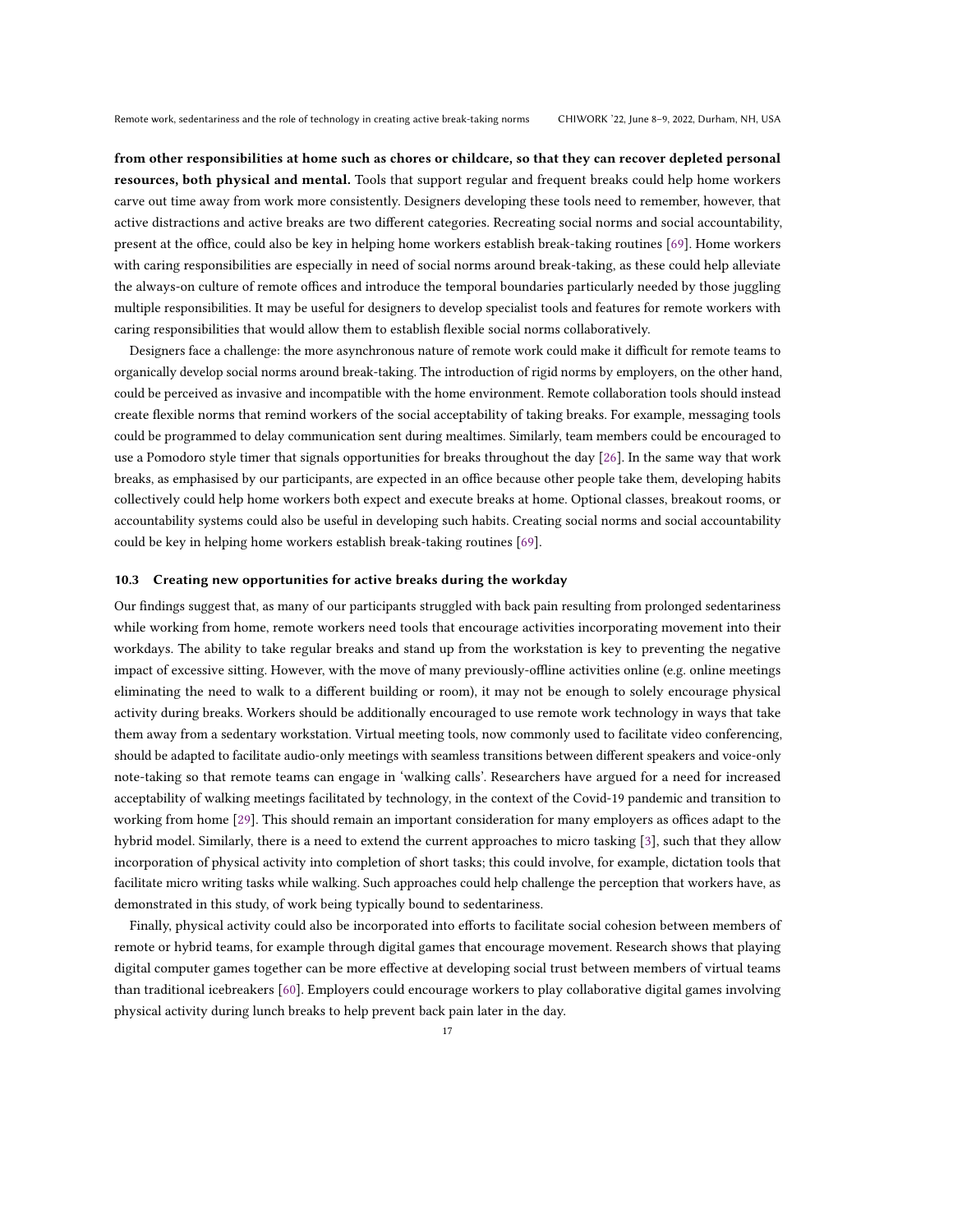## 11 CONCLUSION

This study explored physically active break-taking among newly remote workers during the Covid-19 pandemic. We found that the sudden shift to home working eliminated many of the opportunities that allowed workers to take spontaneous active breaks in the office, as well as many of the routines that teams physically present in the same office had established around break-taking. At the same time, the suboptimal work-stations at home and the prolonged workday resulting from removal of temporal and spatial boundaries between professional and personal time, increased the need for physically active breaks. We contribute to our understanding of remote work by identifying the online tools that may facilitate physically active breaks among remote workers, while still allowing for the asynchronous nature of remote offices. We point to a need for tools that help remote workers establish flexible social norms, and tools that inject bursts of physical activity into work tasks. Crucially, we have identified the distinction between physical breaks and physical distractions, as two distinct design categories. As many people may continue working in a remote or hybrid manner during and beyond the pandemic, it will be increasingly important to ensure that remote working tools facilitate not only task completion and productivity but also breaks that are both physically and mentally restful and restorative.

## ACKNOWLEDGMENTS

This work was supported by the GetaMoveOn Network+ EPSRC grant EP/N027299/1 and the University of Birmingham.

#### REFERENCES

- <span id="page-17-10"></span>[1] Yoana Ahmetoglu, Duncan P. Brumby, and Anna L. Cox. 2020. Time Estimation Bias in Knowledge Work: Tasks With Fewer Time Constraints Are More Error-Prone. In Extended Abstracts of the 2020 CHI Conference on Human Factors in Computing Systems (Honolulu, HI, USA) (CHI EA '20). Association for Computing Machinery, New York, NY, USA, 1–8. <https://doi.org/10.1145/3334480.3382917>
- <span id="page-17-9"></span>[2] Yoana Ahmetoglu, Duncan P. Brumby, and Anna L. Cox. 2021. To Plan or Not to Plan? A Mixed-Methods Diary Study Examining When, How and Why Knowledge Work Planning is Inaccurate. Proceedings of the ACM on Human-Computer Interaction 4 (2021). Issue CSCW3. <https://doi.org/10.1145/3432921>
- <span id="page-17-12"></span>[3] Tal August, Shamsi Iqbal, Michael Gamon, and Mark Encarnación. 2020. Characterizing the Mobile Microtask Writing Process. 22nd International Conference on Human-Computer Interaction with Mobile Devices and Services, 1–12. <https://doi.org/10.1145/3379503.3403541>
- <span id="page-17-3"></span>[4] Gerhard Blasche, Barbara Szabo, Michaela Wagner-Menghin, Cem Ekmekcioglu, and Erwin Gollner. 2018. Comparison of rest-break interventions during a mentally demanding task. Stress and Health 34 (2018). Issue 5. <https://doi.org/10.1002/smi.2830>
- <span id="page-17-8"></span>[5] Virginia Braun and Victoria Clarke. 2006. Using thematic analysis in psychology. Qualitative Research in Psychology 3, 2 (2006), 77–101. [https:](https://doi.org/10.1191/1478088706qp063oa) [//doi.org/10.1191/1478088706qp063oa](https://doi.org/10.1191/1478088706qp063oa) arXiv[:https://www.tandfonline.com/doi/pdf/10.1191/1478088706qp063oa](https://arxiv.org/abs/https://www.tandfonline.com/doi/pdf/10.1191/1478088706qp063oa)
- <span id="page-17-7"></span>[6] Virginia Braun and Victoria Clarke. 2014. What can "thematic analysis" offer health and wellbeing researchers? International Journal of Qualitative Studies on Health and Well-being 9 (2014). <https://doi.org/10.3402/qhw.v9.26152>
- <span id="page-17-5"></span>[7] Hans Brombacher, Dennis Arts, Carl Megens, and Steven Vos. 2019. Stimulight: Exploring social interaction to reduce physical inactivity among office workers. In Conference on Human Factors in Computing Systems - Proceedings. <https://doi.org/10.1145/3290607.3313094>
- <span id="page-17-4"></span>[8] Scott A. Cambo, Daniel Avrahami, and Matthew L. Lee. 2017. BreakSense: Combining physiological and location sensing to promote mobility during work-breaks. In Conference on Human Factors in Computing Systems - Proceedings. <https://doi.org/10.1145/3025453.3026021>
- <span id="page-17-6"></span>[9] Boris Cheval, Hamsini Sivaramakrishnan, Silvio Maltagliati, Layan Fessler, Cyril Forestier, Philippe Sarrazin, Dan Orsholits, Aïna Chalabaev, David Sander, Nikos Ntoumanis, and Matthieu P. Boisgontier. 2020. Relationships between changes in self-reported physical activity, sedentary behaviour and health during the coronavirus (COVID-19) pandemic in France and Switzerland. Journal of Sports Sciences (2020). [https://doi.org/10.1080/](https://doi.org/10.1080/02640414.2020.1841396) [02640414.2020.1841396](https://doi.org/10.1080/02640414.2020.1841396)
- <span id="page-17-2"></span>[10] Andrew P. Claus, Julie A. Hides, G. Lorimer Moseley, and Paul W. Hodges. 2016. Thoracic and lumbar posture behaviour in sitting tasks and standing: Progressing the biomechanics from observations to measurements. Applied Ergonomics 53 (2016). <https://doi.org/10.1016/j.apergo.2015.09.006>
- <span id="page-17-0"></span>[11] Emily Collins, Anna Cox, Caroline Wilcock, and Geraint Sethu-Jones. 2019. Digital games and mindfulness apps: Comparison of effects on postwork recovery. Journal of Medical Internet Research 21 (2019). Issue 7. <https://doi.org/10.2196/12853>
- <span id="page-17-1"></span>[12] Emily Collins and Anna L. Cox. 2014. Switch on to games: Can digital games aid post-work recovery? International Journal of Human Computer Studies 72 (2014). Issue 8-9. <https://doi.org/10.1016/j.ijhcs.2013.12.006>
- <span id="page-17-11"></span>[13] Trades Union Congress. 2020. From resilience to resistance Organising and campaigning for better mental health and wellbeing at work. (2020).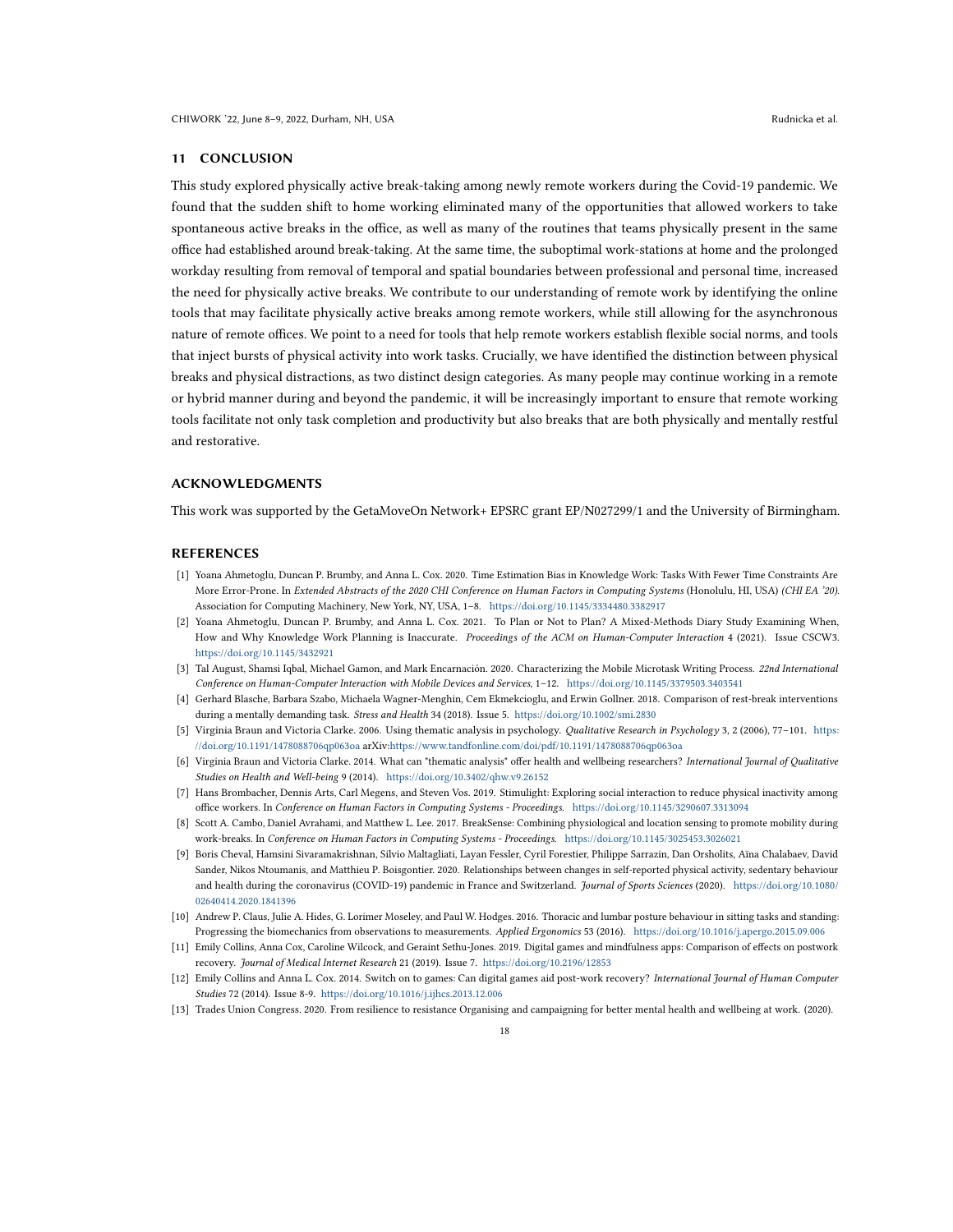Remote work, sedentariness and the role of technology in creating active break-taking norms CHIWORK '22, June 8–9, 2022, Durham, NH, USA

- <span id="page-18-20"></span>[14] Sunny Consolvo, Katherine Everitt, Ian Smith, and James A. Landay. 2006. Design requirements for technologies that encourage physical activity. Conference on Human Factors in Computing Systems - Proceedings 1, 457–466. <https://doi.org/10.1145/1124772.1124840>
- <span id="page-18-10"></span>[15] Sunny Consolvo, Predrag Klasnja, David W. McDonald, Daniel Avrahami, Jon Froehlich, Louis Legrand, Ryan Libby, Keith Mosher, and James A. Landay. 2008. Flowers or a robot army?: Encouraging awareness & activity with personal, mobile displays. In UbiComp 2008 - Proceedings of the 10th International Conference on Ubiquitous Computing. <https://doi.org/10.1145/1409635.1409644>
- <span id="page-18-17"></span>[16] Dave Cook. 2020. The freedom trap: digital nomads and the use of disciplining practices to manage work/leisure boundaries. Information Technology & Tourism 22 (9 2020), 355–390. Issue 3. <https://doi.org/10.1007/s40558-020-00172-4>
- <span id="page-18-7"></span>[17] J. C. Coulson, J. McKenna, and M. Field. 2008. Exercising at work and self-reported work performance. International Journal of Workplace Health Management 1 (2008). Issue 3. <https://doi.org/10.1108/17538350810926534>
- <span id="page-18-14"></span>[18] Evan DeFilippis, Stephen Michael Impink, Madison Singell, Jeffrey T. Polzer, and Raffaella Sadun. 2020. Collaborating During Coronavirus: The Impact of COVID-19 on the Nature of Work. Technical Report w27612. National Bureau of Economic Research. <https://doi.org/10.3386/w27612>
- <span id="page-18-4"></span>[19] Christine Demont-Heinrich. 2009. The Association Between Physical Activity, Mental Health and Ouality of Life: A Population-Based Study. Health Watch 71 (2009). Issue May.
- <span id="page-18-3"></span>[20] Charlotte L. Edwardson, Trish Gorely, Melanie J. Davies, Laura J. Gray, Kamlesh Khunti, Emma G. Wilmot, Thomas Yates, and Stuart J.H. Biddle. 2012. Association of sedentary behaviour with metabolic syndrome: A meta-analysis. PLoS ONE 7 (2012). Issue 4. [https://doi.org/10.1371/journal.](https://doi.org/10.1371/journal.pone.0034916) [pone.0034916](https://doi.org/10.1371/journal.pone.0034916)
- <span id="page-18-1"></span>[21] Ulf Ekelund, Jostein Steene-Johannessen, Wendy J. Brown, Morten Wang Fagerland, Neville Owen, Kenneth E. Powell, Adrian Bauman, I. Min Lee, Ding Ding, Gregory Heath, Pedro C. Hallal, Harold W. Kohl, Michael Pratt, Rodrigo Reis, Jim Sallis, Mette Aadahl, William J. Blot, Tien Chey, Anusila Deka, David Dunstan, Earl S. Ford, Kristine Færch, Manami Inoue, Peter T. Katzmarzyk, Sarah Kozey Keadle, Charles E. Matthews, David Martinez, Alpa V. Patel, Toby Pavey, Christina Bjørk Petersen, Hidde Van Der Ploeg, Vegar Rangul, Parneet Sethi, Erik R. Sund, Kate Westgate, Katrien Wijndaele, and Song Yi-Park. 2016. Does physical activity attenuate, or even eliminate, the detrimental association of sitting time with mortality? A harmonised meta-analysis of data from more than 1 million men and women. The Lancet 388 (2016). Issue 10051. [https://doi.org/10.1016/S0140-6736\(16\)30370-1](https://doi.org/10.1016/S0140-6736(16)30370-1)
- <span id="page-18-0"></span>[22] Daniel A. Epstein, Daniel Avrahami, and Jacob T. Biehl. 2016. Taking 5: Work-breaks, productivity, and opportunities for personal informatics for knowledge workers. Conference on Human Factors in Computing Systems - Proceedings. <https://doi.org/10.1145/2858036.2858066>
- <span id="page-18-9"></span>[23] Rhian E. Evans, Henrietta O. Fawole, Stephanie A. Sheriff, Philippa M. Dall, P. Margaret Grant, and Cormac G. Ryan. 2012. Point-of-Choice Prompts to Reduce Sitting Time at Work: A Randomized Trial. American Journal of Preventive Medicine 43, 3 (sep 2012), 293–297. [https:](https://doi.org/10.1016/J.AMEPRE.2012.05.010) [//doi.org/10.1016/J.AMEPRE.2012.05.010](https://doi.org/10.1016/J.AMEPRE.2012.05.010)
- <span id="page-18-19"></span>[24] Charlotte Fritz, Chak Lam, and Gretchen Spreitzer. 2011. It's the little things that matter: An examination of knowledge workers' energy management. Academy of Management Perspectives 25 (2011). Issue 3. <https://doi.org/10.5465/AMP.2011.63886528>
- <span id="page-18-2"></span>[25] Bethany Barone Gibbs, Andrea L. Hergenroeder, Peter T. Katzmarzyk, I. Min Lee, and John M. Jakicic. 2015. Definition, measurement, and health risks associated with sedentary behavior. Medicine and Science in Sports and Exercise 47. Issue 6. <https://doi.org/10.1249/MSS.0000000000000517>
- <span id="page-18-22"></span>[26] Federico Gobbo and Matteo Vaccari. 2008. The pomodoro technique for sustainable pace in extreme programming teams. Lecture Notes in Business Information Processing 9 LNBIP. [https://doi.org/10.1007/978-3-540-68255-4\\_18](https://doi.org/10.1007/978-3-540-68255-4_18)
- <span id="page-18-11"></span>[27] Nanna Gorm and Irina Shklovski. 2016. Steps, choices and moral accounting: Observations from a step-counting campaign in the workplace. In Proceedings of the ACM Conference on Computer Supported Cooperative Work, CSCW. <https://doi.org/10.1145/2818048.2819944>
- <span id="page-18-18"></span>[28] Maja Gustafsson. 2020. Young Workers in the Coronavirus Crisis: Findings from the Resolution Foundation's Coronavirus Survey. (2020).
- <span id="page-18-23"></span>[29] Luke Haliburton and Albrecht Schmidt. 2020. Technologies for healthy work. Interactions 27 (2020). Issue 3. <https://doi.org/10.1145/3386391>
- <span id="page-18-21"></span>[30] Kanwaldeep Kaur and Giselle Rampersad. 2018. Trust in driverless cars: Investigating key factors influencing the adoption of driverless cars. Journal of Engineering and Technology Management - JET-M 48 (2018). <https://doi.org/10.1016/j.jengtecman.2018.04.006>
- <span id="page-18-6"></span>[31] Alexander Robert Kett and Freddy Sichting. 2020. Sedentary behaviour at work increases muscle stiffness of the back: Why roller massage has potential as an active break intervention. Applied Ergonomics 82 (2020). <https://doi.org/10.1016/j.apergo.2019.102947>
- <span id="page-18-12"></span>[32] Reuben Kirkham, Sebastian Mellor, David Green, Jiun Shian Lin, Karim Ladha, Cassim Ladha, Daniel Jackson, Patrick Olivier, Peter Wright, and Thomas Plötz. 2013. The break-time barometer - an exploratory system for workplace break-time social awareness. In UbiComp 2013 - Proceedings of the 2013 ACM International Joint Conference on Pervasive and Ubiquitous Computing. <https://doi.org/10.1145/2493432.2493468>
- <span id="page-18-8"></span>[33] Benjamin Koehne, Patrick C. Shih, and Judith S. Olson. 2012. Remote and alone: Coping with being the remote member on the team. Proceedings of the ACM Conference on Computer Supported Cooperative Work, CSCW. <https://doi.org/10.1145/2145204.2145393>
- <span id="page-18-5"></span>[34] Jana Kühnel, Hannes Zacher, Jessica de Bloom, and Ronald Bledow. 2017. Take a break! Benefits of sleep and short breaks for daily work engagement. European Journal of Work and Organizational Psychology 26 (2017), 481–491. Issue 4. <https://doi.org/10.1080/1359432X.2016.1269750>
- <span id="page-18-15"></span>[35] Tea Lallukka, Sirpa Sarlio-Lähteenkorva, Eva Roos, Mikko Laaksonen, Ossi Rahkonen, and Eero Lahelma. 2004. Working conditions and health behaviours among employed women and men: The Helsinki Health Study. Preventive Medicine 38 (2004). Issue 1. [https://doi.org/10.1016/j.ypmed.](https://doi.org/10.1016/j.ypmed.2003.09.027) [2003.09.027](https://doi.org/10.1016/j.ypmed.2003.09.027)
- <span id="page-18-16"></span>[36] Liana Christin Landivar, Leah Ruppanner, William J. Scarborough, and Caitlyn Collins. 2020. Early Signs Indicate That COVID-19 Is Exacerbating Gender Inequality in the Labor Force. Socius: Sociological Research for a Dynamic World 6 (2020). <https://doi.org/10.1177/2378023120947997>
- <span id="page-18-13"></span>[37] Giuseppe Lippi, Brandon M. Henry, and Fabian Sanchis-Gomar. 2020. Physical inactivity and cardiovascular disease at the time of coronavirus disease 2019 (COVID-19). European Journal of Preventive Cardiology 27 (2020). Issue 9. <https://doi.org/10.1177/2047487320916823>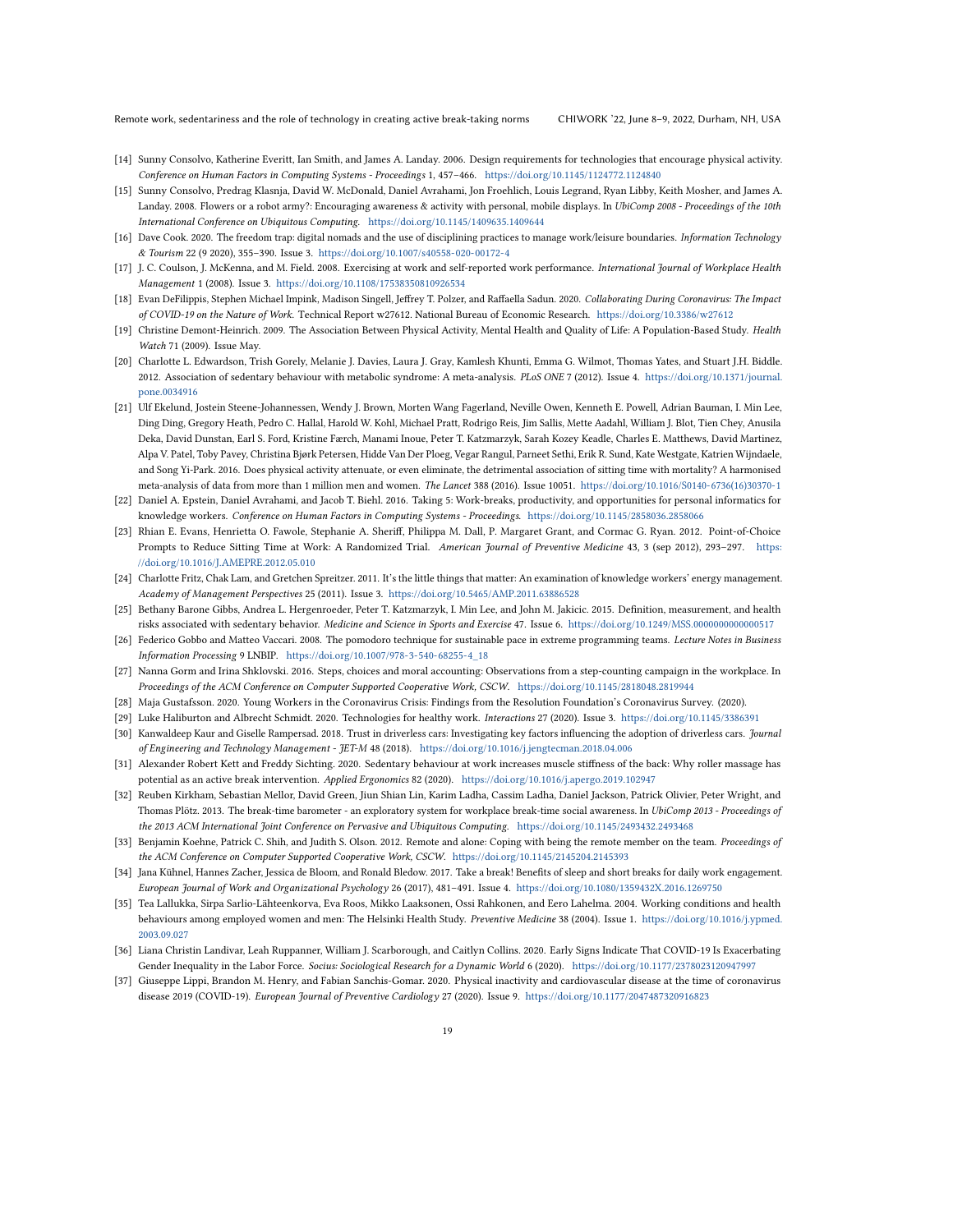- <span id="page-19-19"></span>[38] Yuhan Luo, Bongshin Lee, Donghee Yvettewohn, Amanda L. Rebar, David E. Conroy, and Eun Kyoung Choe. 2018. Time for break: Understanding information workers' sedentary behavior through a break prompting system. In Conference on Human Factors in Computing Systems - Proceedings. <https://doi.org/10.1145/3173574.3173701>
- <span id="page-19-20"></span>[39] Melissa Mazmanian. 2019. Worker/Smartphone Hybrids: The Daily Enactments of Late Capitalism. Management Communication Quarterly 33 (2019). Issue 1. <https://doi.org/10.1177/0893318918811080>
- <span id="page-19-6"></span>[40] Hannah McCarthy, HWW Potts, and A Fisher. 2020. Title: Physical Activity Behaviour Before, During and After COVID-19 Restrictions: A Longitudinal Smartphone Tracking Study of 5395 UK Adults. (Preprint). Journal of Medical Internet Research (8 2020). <https://doi.org/10.2196/23701>
- <span id="page-19-21"></span>[41] L. McLean, M. Tingley, R. N. Scott, and J. Rickards. 2001. Computer terminal work and the benefit of microbreaks. Applied Ergonomics 32 (2001). Issue 3. [https://doi.org/10.1016/S0003-6870\(00\)00071-5](https://doi.org/10.1016/S0003-6870(00)00071-5)
- <span id="page-19-18"></span>[42] Dan Morris, J. Bernheim Brush, and Brian R. Meyers. 2008. SuperBreak: Using interactivity to enhance ergonomic typing breaks. In Conference on Human Factors in Computing Systems - Proceedings. <https://doi.org/10.1145/1357054.1357337>
- <span id="page-19-11"></span>[43] Abolfazl Mozafari, Mostafa Vahedian, Siamak Mohebi, and Mohsen Najafi. 2015. Work-related musculoskeletal disorders in truck drivers and official workers. Acta Medica Iranica 53 (2015). Issue 7.
- <span id="page-19-22"></span>[44] Elizabeth C. Nelson, Anneke M. Sools, Miriam M.R. Vollenbroek-Hutten, Tibert Verhagen, and Matthijs L. Noordzij. 2020. Embodiment of wearable technology: Qualitative longitudinal study. JMIR mHealth and uHealth 8 (11 2020). Issue 11. <https://doi.org/10.2196/16973>
- <span id="page-19-3"></span>[45] Joseph W. Newbold, Anna Rudnicka, David Cook, Marta Cecchinato, Sandy Gould, and Anna L Cox. 2021. The New Normals of Work: A Framework for Understanding Responses to Disruptions Created by New Futures of Work. Human–Computer Interaction 0, 0 (Nov. 2021), 1–24. <https://doi.org/10.1080/07370024.2021.1982391>
- <span id="page-19-7"></span>[46] NHS. 2019. Metabolic syndrome. <https://www.nhs.uk/conditions/metabolic-syndrome/>
- <span id="page-19-5"></span>[47] Sam W Nolan, Shakila Khan Rumi, Christoph Anderson, Klaus David, and Flora D Salim. 2020. Exploring the Impact of COVID-19 Lockdown on Social Roles and Emotions while Working from Home. (8 2020). [https://www.microsoft.com/en-us/research/publication/exploring-the-impact-of](https://www.microsoft.com/en-us/research/publication/exploring-the-impact-of-covid-19-lockdown-on-social-roles-and-emotions-while-working-from-home/)[covid-19-lockdown-on-social-roles-and-emotions-while-working-from-home/](https://www.microsoft.com/en-us/research/publication/exploring-the-impact-of-covid-19-lockdown-on-social-roles-and-emotions-while-working-from-home/)
- <span id="page-19-16"></span>[48] Mike Oliver, Karen Rodham, Jennifer Taylor, and Claire McIver. 2020. Understanding the psychological and social influences on office workers taking breaks; a thematic analysis. Psychology and Health (2020). <https://doi.org/10.1080/08870446.2020.1764954>
- <span id="page-19-2"></span>[49] Sharon Parry and Leon Straker. 2013. The contribution of office work to sedentary behaviour associated risk. BMC Public Health 13 (2013). Issue 1. <https://doi.org/10.1186/1471-2458-13-296>
- <span id="page-19-15"></span>[50] Jo Hanna Planchard, Karine Corrion, Lisa Lehmann, and Fabienne d'Arripe Longueville. 2018. Worksite physical activity barriers and facilitators: A qualitative study based on the transtheoretical model of change. Frontiers in Public Health 6 (2018). Issue NOV. [https://doi.org/10.3389/fpubh.2018.](https://doi.org/10.3389/fpubh.2018.00326) [00326](https://doi.org/10.3389/fpubh.2018.00326)
- <span id="page-19-9"></span>[51] Amanda L. Rebar, Robert Stanton, David Geard, Camille Short, Mitch J. Duncan, and Corneel Vandelanotte. 2015. A meta-meta-analysis of the effect of physical activity on depression and anxiety in non-clinical adult populations. Health Psychology Review 9 (2015). Issue 3. [https:](https://doi.org/10.1080/17437199.2015.1022901) [//doi.org/10.1080/17437199.2015.1022901](https://doi.org/10.1080/17437199.2015.1022901)
- <span id="page-19-13"></span>[52] Ian Renfree and Anna Cox. 2016. Tangibly Reducing Sedentariness in Office Workers. Proceedings of ACM CHI 2016 (2016).
- <span id="page-19-8"></span>[53] Leandro Fornias Machado De Rezende, Maurício Rodrigues Lopes, Juan Pablo Rey-López, Victor Keihan Rodrigues Matsudo, and Olinda Do Carmo Luiz. 2014. Sedentary behavior and health outcomes: An overview of systematic reviews. PLoS ONE 9 (2014). Issue 8. [https://doi.org/10.1371/](https://doi.org/10.1371/journal.pone.0105620) [journal.pone.0105620](https://doi.org/10.1371/journal.pone.0105620)
- <span id="page-19-4"></span>[54] Anna Rudnicka, Joseph W Newbold, Dave Cook, Marta E Cecchinato, Sandy J J Gould, and Anna L Cox. 2020. Eworklife: developing effective strategies for remote working during the COVID-19 pandemic. [https://www.microsoft.com/en-us/research/publication/eworklife-developing](https://www.microsoft.com/en-us/research/publication/eworklife-developing-effective-strategies-for-remote-working-during-the-covid-19-pandemic/)[effective-strategies-for-remote-working-during-the-covid-19-pandemic/](https://www.microsoft.com/en-us/research/publication/eworklife-developing-effective-strategies-for-remote-working-during-the-covid-19-pandemic/)
- <span id="page-19-14"></span>[55] Gemma C. Ryde, Patricia Atkinson, Martine Stead, Trish Gorely, and Josie M.M. Evans. 2020. Physical activity in paid work time for desk-based employees: A qualitative study of employers' and employees' perspectives. BMC Public Health 20 (2020). Issue 1. [https://doi.org/10.1186/s12889-](https://doi.org/10.1186/s12889-020-08580-1) [020-08580-1](https://doi.org/10.1186/s12889-020-08580-1)
- <span id="page-19-0"></span>[56] S. Sonnentag. 2001. Work, recovery activities, and individual well-being: a diary study. Journal of occupational health psychology 6 (2001). Issue 3. <https://doi.org/10.1037/1076-8998.6.3.196>
- <span id="page-19-1"></span>[57] Sabine Sonnentag and Charlotte Fritz. 2007. The Recovery Experience Questionnaire: Development and Validation of a Measure for Assessing Recuperation and Unwinding From Work. Journal of Occupational Health Psychology 12 (2007). Issue 3. <https://doi.org/10.1037/1076-8998.12.3.204>
- <span id="page-19-17"></span>[58] Aoife Stephenson, Suzanne M. McDonough, Marie H. Murphy, Chris D. Nugent, and Jacqueline L. Mair. 2017. Using computer, mobile and wearable technology enhanced interventions to reduce sedentary behaviour: a systematic review and meta-analysis. International Journal of Behavioral Nutrition and Physical Activity 14, 1 (dec 2017), 105. <https://doi.org/10.1186/s12966-017-0561-4>
- <span id="page-19-10"></span>[59] Andreas Ströhle. 2009. Physical activity, exercise, depression and anxiety disorders. Journal of Neural Transmission 116 (2009). Issue 6. [https:](https://doi.org/10.1007/s00702-008-0092-x) [//doi.org/10.1007/s00702-008-0092-x](https://doi.org/10.1007/s00702-008-0092-x)
- <span id="page-19-23"></span>[60] Evelyn Tan and Anna L. Cox. 2019. Trusted teammates: Commercial digital games can be effective trust-building tools. CHI PLAY 2019 - Extended Abstracts of the Annual Symposium on Computer-Human Interaction in Play. <https://doi.org/10.1145/3341215.3356296>
- <span id="page-19-12"></span>[61] Wendell C Taylor, Ross Shegog, Vincent Chen, David M Rempel, MaryBeth Pappas Baun, Cresendo L Bush, Tomas Green, and Nicole Hare-Everline. 2010. The Booster Break program: description and feasibility test of a worksite physical activity daily practice. Work (Reading, Mass.) 37 (2010), 433—443. Issue 4. <https://doi.org/10.3233/wor-2010-1097>